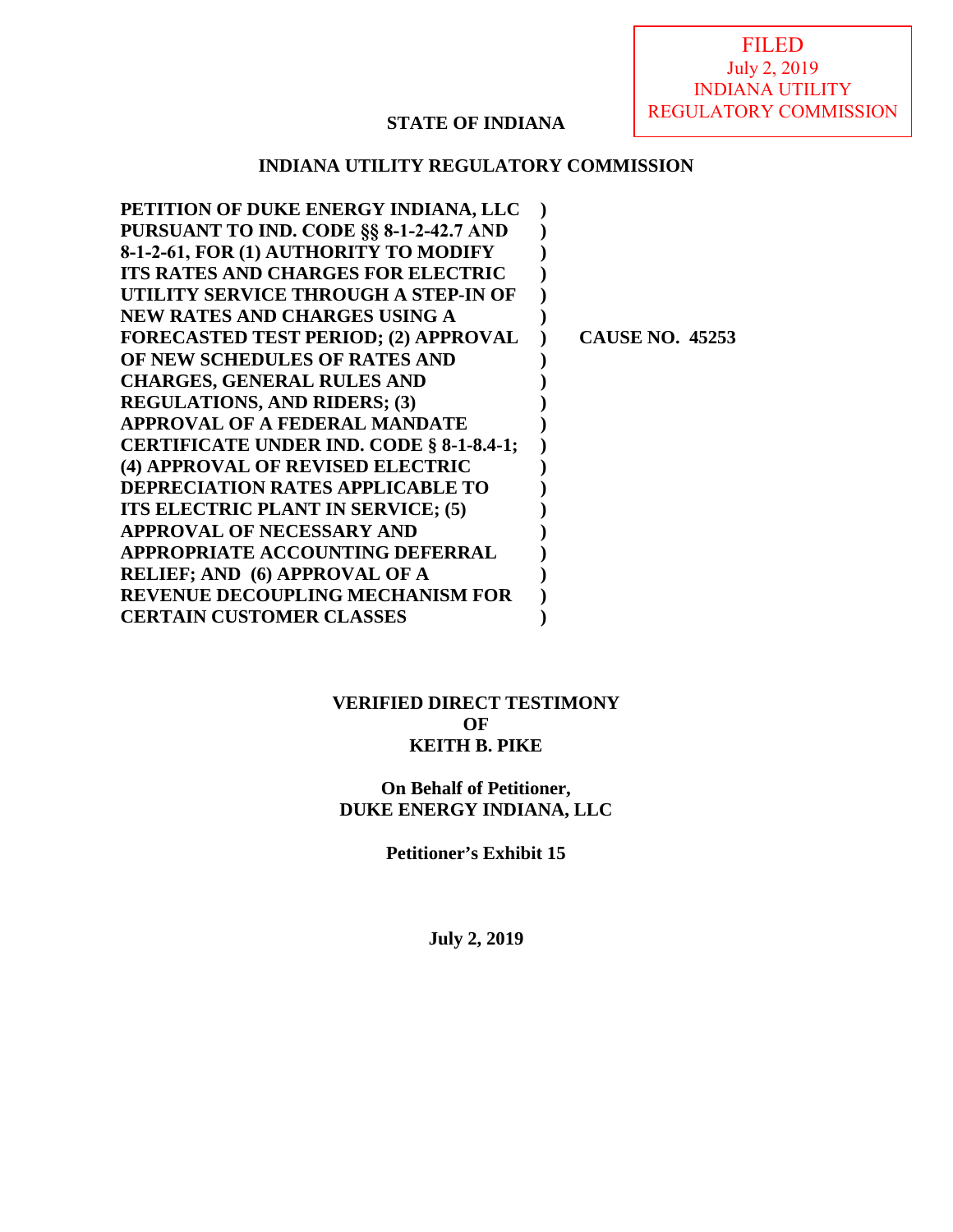## **DIRECT TESTIMONY OF KEITH B. PIKE STRATEGIC ANALYTICS DIRECTOR - FHO DUKE ENERGY CAROLINAS, LLC ON BEHALF OF DUKE ENERGY INDIANA, LLC BEFORE THE INDIANA UTILITY REGULATORY COMMISSION**

| $\mathbf{1}$   |    | I. INTRODUCTION                                                                      |
|----------------|----|--------------------------------------------------------------------------------------|
| $\overline{2}$ | Q. | PLEASE STATE YOUR NAME AND BUSINESS ADDRESS.                                         |
| 3              | A. | My name is Keith B. Pike, and my business address is 1000 East Main Street,          |
| $\overline{4}$ |    | Plainfield, Indiana.                                                                 |
| 5              | Q. | BY WHOM ARE YOU EMPLOYED AND IN WHAT CAPACITY?                                       |
| 6              | A. | I am employed by Duke Energy Carolinas, LLC, a utility affiliate of Duke             |
| 7              |    | Energy Indiana LLC ("Duke Energy Indiana" or "Company") as Strategic                 |
| $8\,$          |    | Analytics Director – FHO, in the Analytical Engineering Group.                       |
| 9              | Q. | WHAT ARE YOUR DUTIES AND RESPONSIBILITIES AS STRATEGIC                               |
| 10             |    | <b>ANALYTICS DIRECTOR - FHO?</b>                                                     |
| 11             | A. | My primary responsibility is to develop and maintain analysis tools, models, and     |
| 12             |    | processes for the purpose of assessing Duke Energy's generation fleet. Working       |
| 13             |    | in coordination with other departments, such as Integrated Resource Planning, I      |
| 14             |    | may also utilize these tools to assist in the performance of economic analysis of    |
| 15             |    | existing and new generation facilities. I also support various other activities such |
| 16             |    | as economic evaluations of general capital improvements for existing generating      |
| 17             |    | facilities; business development research and technical analysis; and business       |
| 18             |    | strategic and/or risk assessments as may be requested by management or counsel.      |
| 19             | Q. | PLEASE DESCRIBE YOUR EDUCATIONAL AND PROFESSIONAL                                    |
| 20             |    | <b>BACKGROUND.</b>                                                                   |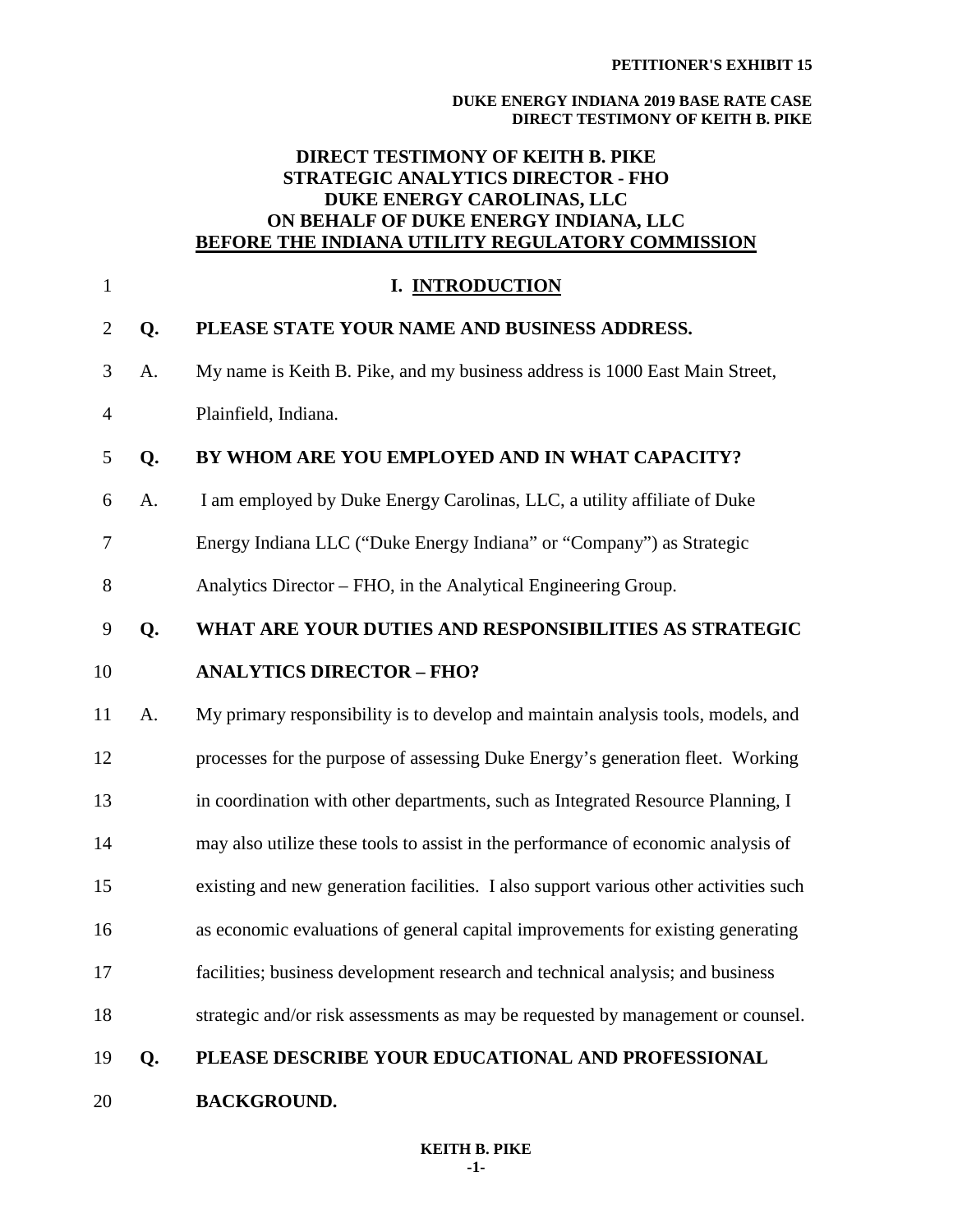| $\mathbf{1}$   | A. | I graduated Suma Cum Laude with a Bachelor of Science in Mechanical                 |
|----------------|----|-------------------------------------------------------------------------------------|
| $\overline{2}$ |    | Engineering degree from Purdue University in 1998. Following graduation, I was      |
| 3              |    | employed as a performance engineer at the Cinergy Cayuga Generating Station. I      |
| $\overline{4}$ |    | moved to the Cinergy Analytical and Investment Engineering Group in 2003,           |
| 5              |    | where I focused on developing modeling tools for economic evaluation of             |
| 6              |    | generating unit investments for compliance with environmental regulations. I        |
| 7              |    | became a Professional Engineer registered in the State of Indiana in 2005.          |
| 8              |    | Through several mergers, I continued in my primary role in the Analytical           |
| 9              |    | Engineering Group, steadily progressing upward through the engineering title        |
| 10             |    | classifications; I earned the highest level, Consulting Engineer, in 2008. Starting |
| 11             |    | in 2014, I served as the Director of Generation and Regulatory Strategy for Duke    |
| 12             |    | Energy Indiana, where I facilitated strategic assessments of the generation fleet,  |
| 13             |    | and coordinated with the Legal Department on regulatory filings pertaining to       |
| 14             |    | generation. I assumed my current title in August 2015, returning to my primary      |
| 15             |    | analytics role.                                                                     |
| 16             | Q. | WHAT IS THE PURPOSE OF YOUR TESTIMONY IN THIS                                       |
| 17             |    | PROCEEDING?                                                                         |
| 18             | A. | My testimony will address the reasonably expected lives of Duke Energy              |
| 19             |    | Indiana's generating plants that are used by Duke Energy Indiana witness Mr.        |
| 20             |    | John Spanos for depreciation rate purposes, and how they are consistent with the    |
| 21             |    | 2018 Duke Energy Indiana Integrated Resource Plan ("IRP") preferred portfolio.      |
| 22             |    | I will also discuss the impact of potential future climate policy on Duke Energy    |
| 23             |    | Indiana's generating plants and how that relates to the reasonableness of the       |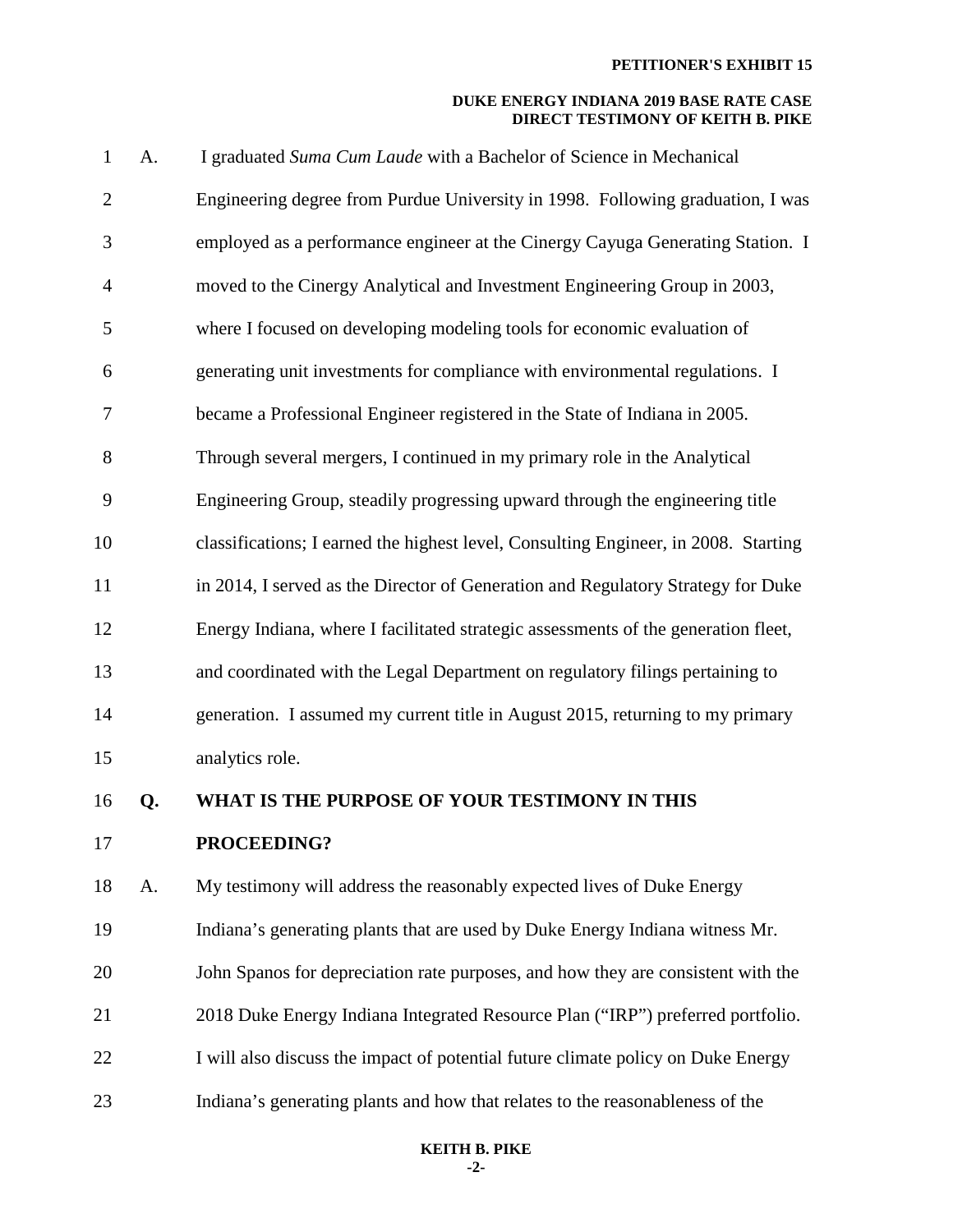| $\mathbf{1}$   |    | generating plant retirement dates as shown in the IRP preferred portfolio. In       |
|----------------|----|-------------------------------------------------------------------------------------|
| $\overline{2}$ |    | addition, my testimony will discuss how the implementation of the IRP preferred     |
| 3              |    | portfolio promotes a transition to enhanced generating fleet diversity and reduced  |
| 4              |    | risk exposure for Duke Energy Indiana customers.                                    |
| 5              | Q. | PLEASE DESCRIBE DUKE ENERGY INDIANA'S GENERATING                                    |
| 6              |    | STATIONS.                                                                           |
| 7              | A. | Duke Energy Indiana's electric generating properties consist of: (1) two            |
| 8              |    | syngas/natural gas-fired combustion turbines ("CT") and one steam turbine; (2)      |
| 9              |    | one solar-powered facility, located at NSA Crane; (3) steam capacity located at     |
| 10             |    | three stations comprised of 9 coal-fired generation units; (4) combined cycle       |
| 11             |    | capacity located at one station comprised of three natural gas-fired CTs and two    |
| 12             |    | steam turbine-generators; (5) a run-of-river hydroelectric generation facility      |
| 13             |    | comprised of three units; and (6) peaking capacity consisting of four oil-fired     |
| 14             |    | diesels and 24 natural gas-fired CTs, one of which has oil back-up.                 |
| 15             |    | II. REASONABLY EXPECTED LIVES OF GENERATING FACILITIES                              |
| 16             | Q. | HAS DUKE ENERGY INDIANA CONDUCTED A THOROUGH                                        |
| 17             |    | ASSESSMENT OF THE EXPECTED LIVES OF ITS GENERATING                                  |
| 18             |    | <b>ASSETS FOR THIS RATE CASE?</b>                                                   |
| 19             | A. | Yes, we have. Historically, the industry has typically used "in-service date plus X |
| 20             |    | years" concepts for depreciation retirement date purposes. The economics in the     |
| 21             |    | past generally supported running the units "forever," and through rigorous design   |
| 22             |    | and construction, prudent maintenance, and environmental control retrofits, the     |
| 23             |    | lives of some of our assets have been prolonged. But, times are changing;           |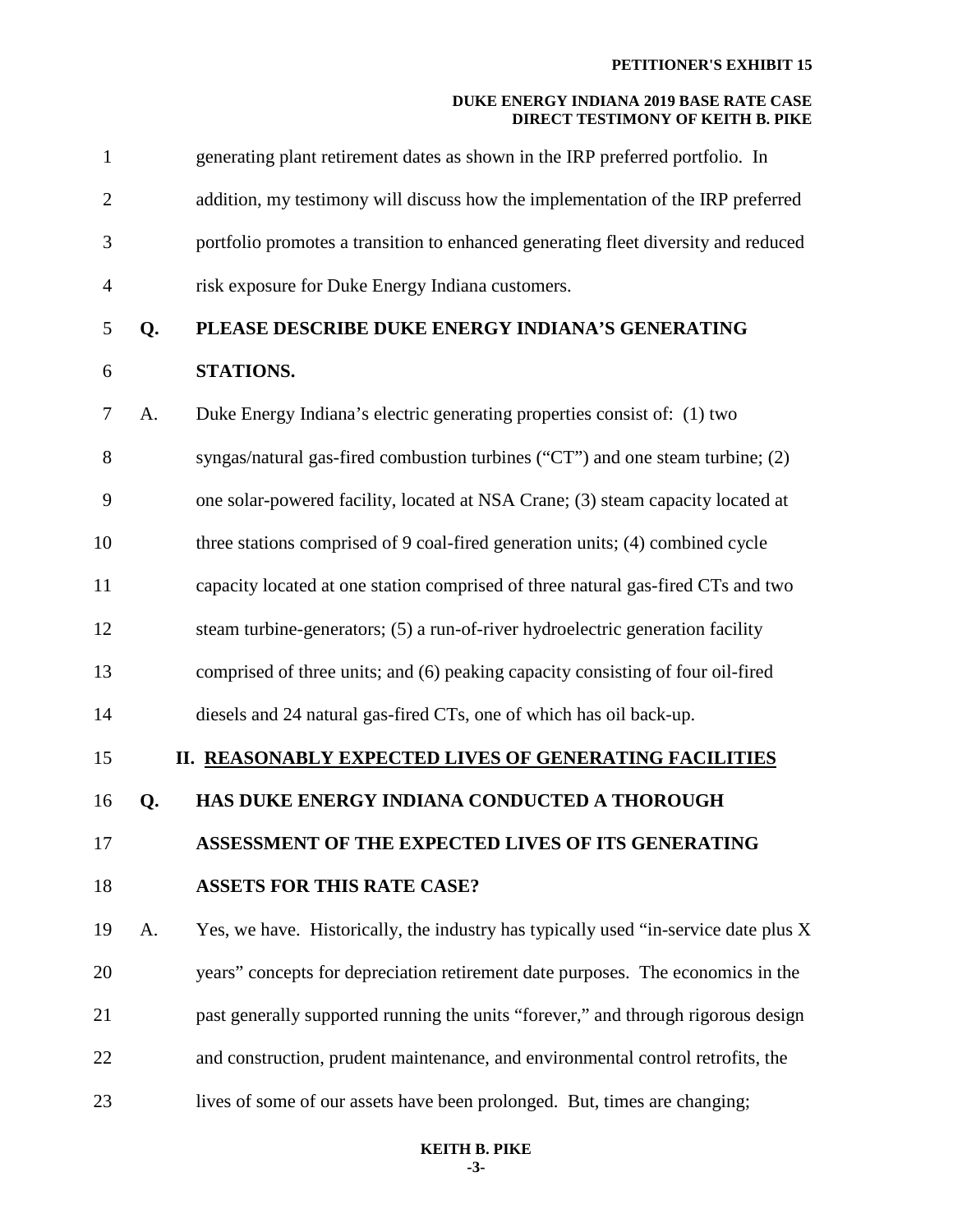| $\mathbf{1}$   |    | customer expectations are changing; and economics are changing. Indeed, our           |
|----------------|----|---------------------------------------------------------------------------------------|
| $\mathbf{2}$   |    | entire industry is changing, and we must adapt. As such, we must carefully            |
| 3              |    | evaluate the continued reasonableness of assuming our coal assets can run for         |
| $\overline{4}$ |    | decades longer than their original expected lives.                                    |
| 5              | Q. | HOW LONG SHOULD COAL-FIRED STEAM ELECTRIC                                             |
| 6              |    | <b>GENERATING UNITS BE EXPECTED TO LAST?</b>                                          |
| $\tau$         | A. | Generally, most industrial heavy equipment like boilers and turbines are initially    |
| 8              |    | designed and constructed to standards supporting about 30 to 40 years of service      |
| 9              |    | life. However, as noted above, with appropriate ongoing routine maintenance and       |
| 10             |    | capital component replacement, expected lives have been prolonged – frequently        |
| 11             |    | 25 years or more beyond those originally expected lives. Generating unit life         |
| 12             |    | expectations have also been increased due to equipment retrofits for compliance       |
| 13             |    | with environmental regulations starting from the 1990s and up to today, including     |
| 14             |    | flue gas desulfurization ("FGD" or scrubber) for sulfur dioxide (" $SO_2$ ") removal, |
| 15             |    | and selective catalytic reduction ("SCR") for nitrogen oxide ("NOx") reduction        |
| 16             |    | and mercury ("Hg") oxidation. Environmental upgrades have also occurred over          |
| 17             |    | time on the water and waste management side of the industry, including most           |
| 18             |    | recently dry flyash, dry bottom ash, and water management retrofits.                  |
| 19             |    | It's fair to say that the major components of generating units (boilers and           |
| 20             |    | turbines) should last as long as they are properly maintained, but everything does    |
| 21             |    | have an ultimate end date. Take environmental controls, for example. They are         |
| 22             |    | typically exposed to the elements operating outside; they operate in corrosive        |
| 23             |    | conditions; and they are critical to the lawful permitted operation of the            |

#### **KEITH B. PIKE -4-**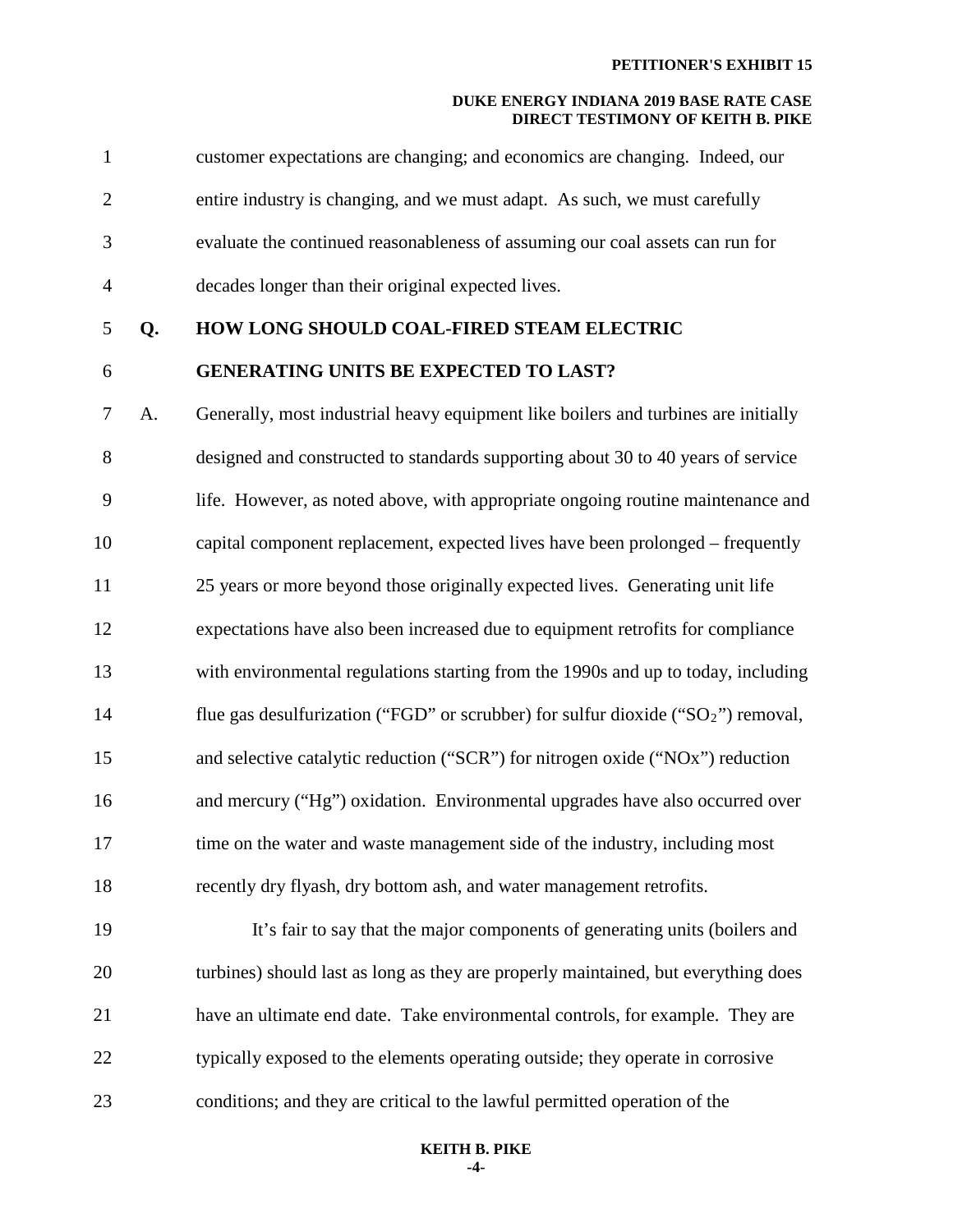1 generating units. As such, the life of the environmental controls can be as or 2 more critical than the boilers and turbines to the life of the overall assets. 3 **Q. WHAT FACTORS AFFECT THE EXPECTED LIFE OF A COAL-FIRED**  4 **STEAM ELECTRIC GENERATING UNIT?**  5 A. There are both technical factors and economic factors. Key technical factors 6 include the initial robustness of the design and construction of the unit; what 7 environmental controls are original versus what environmental control retrofits or 8 replacements occur in the life of a unit; the operational duty of a unit; the type and 9 quality of the coal burned; and how well maintained the unit is. For example, on 10 a technical basis, units with heavy operational duty would be expected to have 11 shorter life expectations. Also, units with older environmental controls may also 12 generally have shorter life expectations. 13 Key economic factors include fuel costs and unit efficiency; incremental 14 environmental regulations' investment requirements; the evolution of competing 15 technologies providing lower cost capacity and energy options; and the evolution  $16$  of the regional transmission operator market,<sup>1</sup> which provides potential short-term 17 options for the management of energy and capacity needs. For example, on an 18 economic basis, units with higher operating costs and/or units facing substantial 19 investments or costs of environmental compliance will have shorter life 20 expectations as new technology and market options compete against them.

<span id="page-5-0"></span><sup>&</sup>lt;sup>1</sup> For Duke Energy Indiana, "MISO", the Midcontinent Independent System Operator, Inc.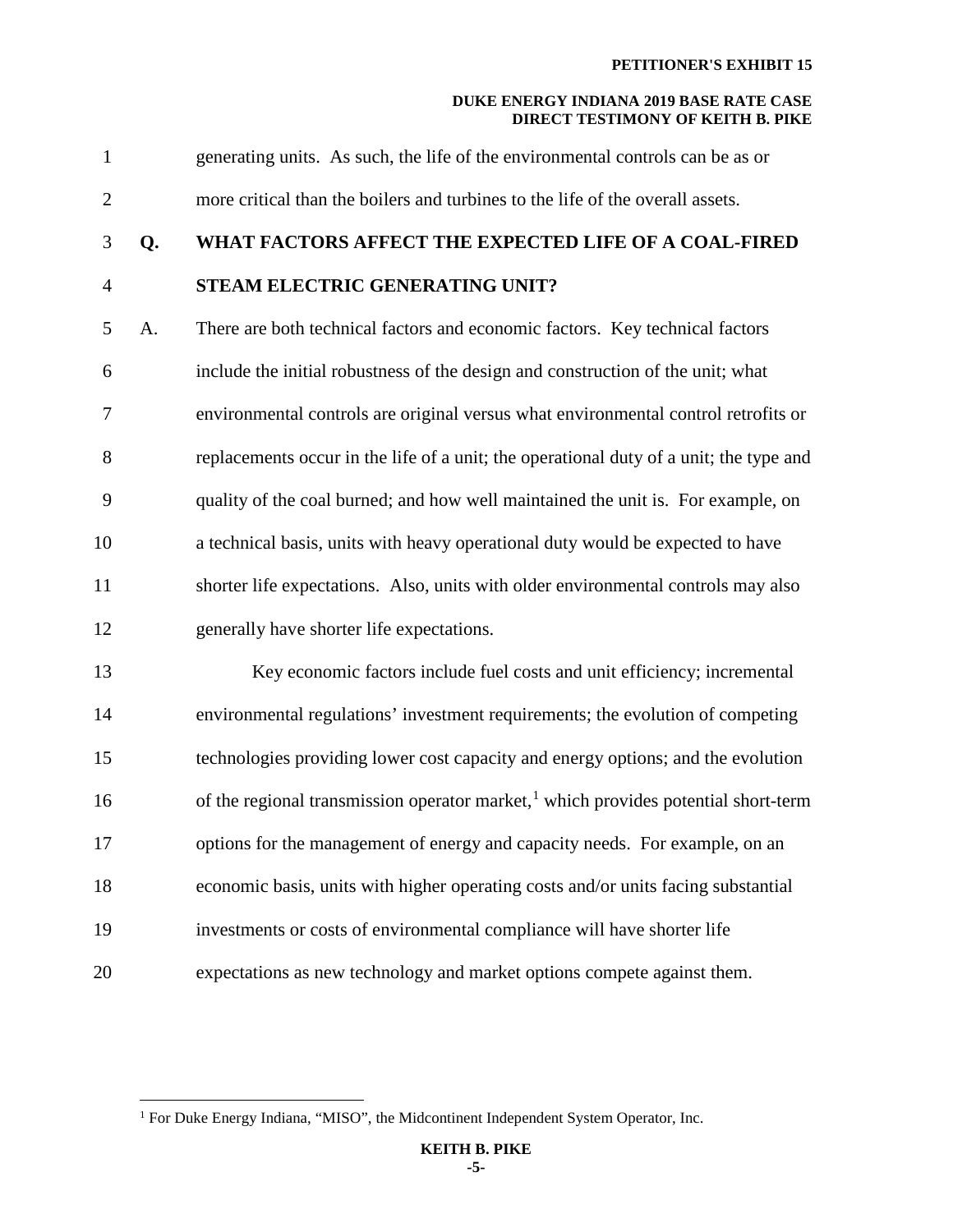# 1 **Q. WHAT ARE THE INDUSTRY TRENDS WITH RESPECT TO THE LIFE**  2 **OF COAL-FIRED STEAM ELECTRIC GENERATING UNITS?**  3 A. As I have indicated already, an important recent trend in coal-fired generating unit 4 life expectation is the consideration of the age of environmental controls. We are 5 seeing relatively new units proposed for retirement primarily because their 6 environmental controls are either original equipment or were early retrofits, and 7 are at the end of their useful lives. Whereas older boilers and turbines with newer 8 environmental control retrofits may have life left to give. 9 The other high-profile developments in the industry are climate change 10 and carbon emission risk. While the technological challenges of  $SO_2$ , NOx, and 11 Hg emissions compliance are pretty much behind us, reducing carbon emissions 12 represents a whole other level of complexity. There are no proven cost-effective 13 retrofit control technologies like SCRs and FGDs for carbon. In addition, there is 14 no such thing as "low carbon" coal (in reference to low sulfur coal that has been 15 relied upon by units without environmental controls to reduce emissions for  $SO_2$ 16 compliance). Notwithstanding the ever-changing legislative direction from 17 policymakers, stakeholder and public sentiment largely support the greening of 18 our country's energy production, and new lower-carbon technologies are 19 beginning to compete with coal in many regions even in the absence of an 20 economic indicator (such as a tax on carbon emissions). With the combination of 21 these factors, the industry is moving toward managed, staged retirement of coal 22 units sooner rather than later, as a means to manage the carbon footprint risk and 23 to reflect changing economic conditions.

#### **KEITH B. PIKE -6-**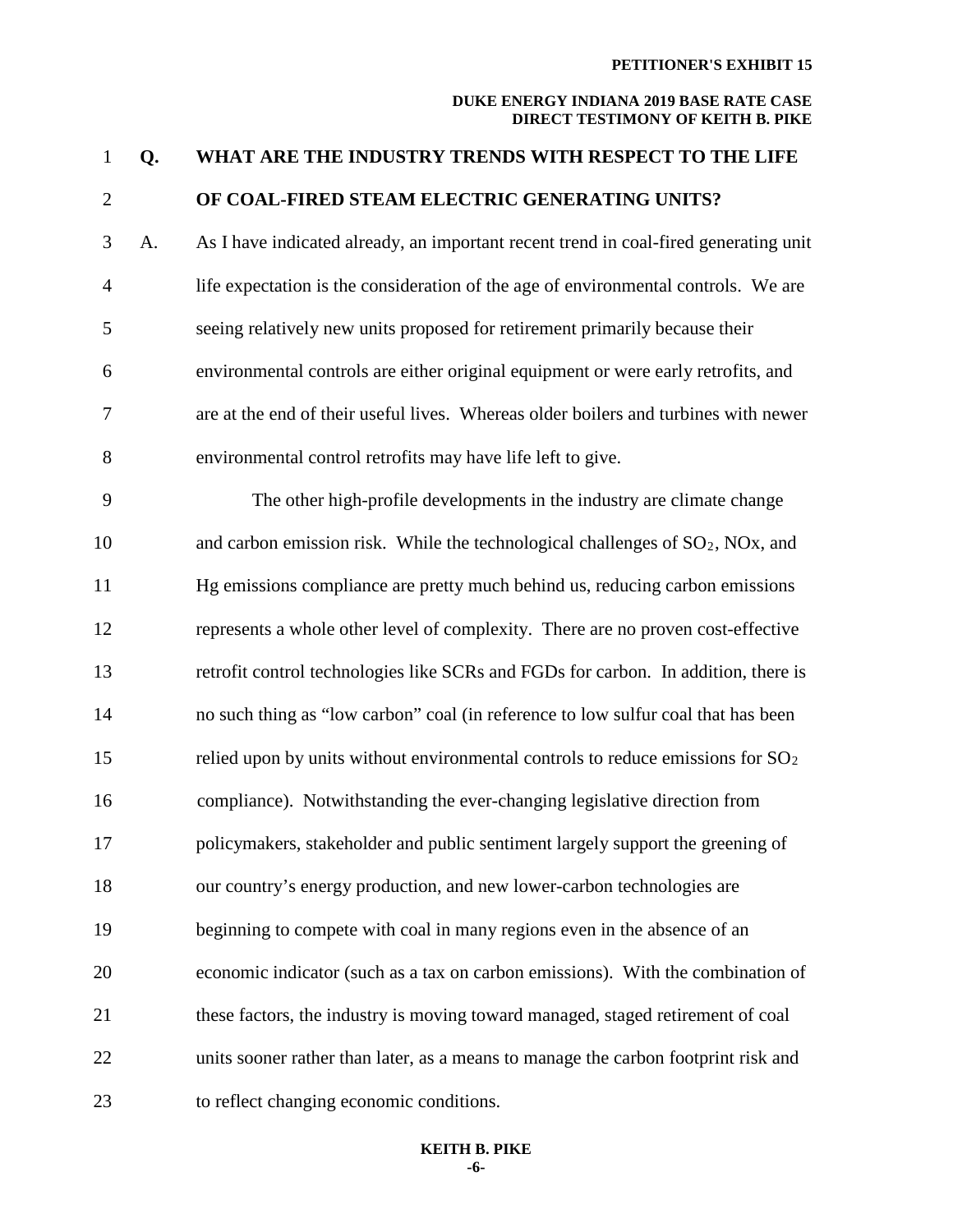| $\mathbf{1}$   | Q. | HOW LONG SHOULD GAS-FIRED COMBUSTION TURBINES BE                                    |
|----------------|----|-------------------------------------------------------------------------------------|
| $\overline{2}$ |    | <b>EXPECTED TO LAST?</b>                                                            |
| 3              | A. | The life of asset concepts for combustion turbines are similar to those of coal     |
| $\overline{4}$ |    | units, but CTs generally have less environmental exposure. A life expectation of    |
| 5              |    | 40 years is fairly typical for new CTs. Generally, these machines should run to     |
| 6              |    | failure, or otherwise until displaced by better technologies providing intermediate |
| 7              |    | and peaking services to the grid (such as combined cycle duct-firing, or perhaps,   |
| $8\,$          |    | one day, such as batteries).                                                        |
| 9              | Q. | WHAT FACTORS AFFECT THE EXPECTED LIFE OF A COMBUSTION                               |
| 10             |    | TURBINE ELECTRIC GENERATING UNIT?                                                   |
| 11             | A. | The primary factor is the operational duty of the unit. Units that are heavily      |
| 12             |    | cycled will generally have a shorter life expectation as the components of the      |
| 13             |    | engine are consumed more quickly. Similarly, units that run at higher capacity      |
| 14             |    | factor will consume component life more quickly, as peaking type units were not     |
| 15             |    | generally designed or intended for intermediate or base load operation.             |
| 16             | Q. | WHAT ARE THE INDUSTRY TRENDS WITH RESPECT TO THE LIFE                               |
| 17             |    | OF COMBUSTION TURBINE ELECTRIC GENERATING UNITS?                                    |
| 18             | A. | Recently, the main trend has been that persistently low natural gas prices are      |
| 19             |    | driving higher numbers of startups and more run time on peakers, especially on      |
| 20             |    | the most efficient unit types. We are seeing this predominantly at our Henry        |
| 21             |    | County and Madison CTs. The Company's Noblesville Combined Cycle Station            |
| 22             |    | was not envisioned to operate at base load, but with low natural gas prices, has    |
| 23             |    | been running at very high capacity factors recently. The system impact of           |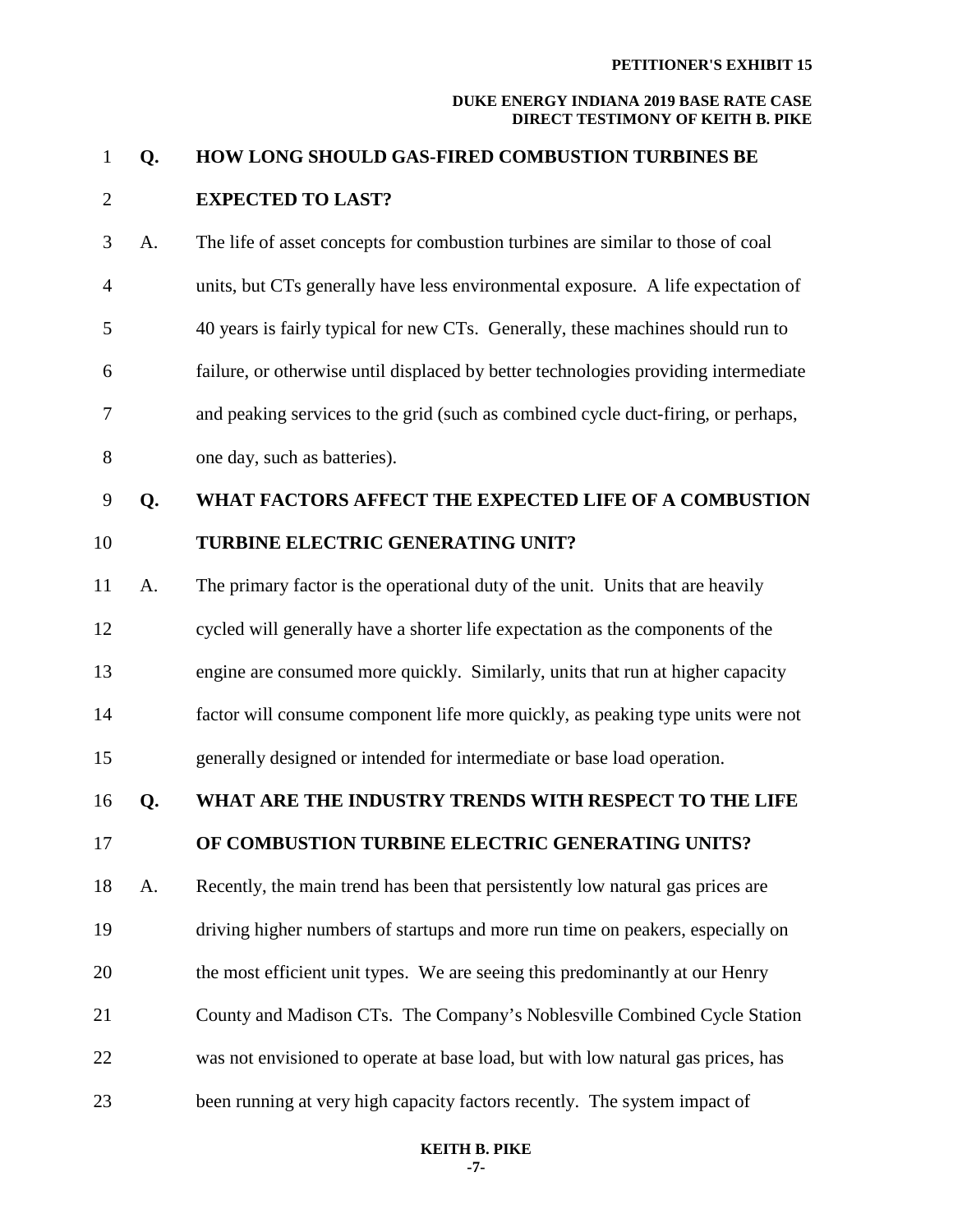| $\mathbf{1}$   |    | intermittent renewables may also contribute to increased operational duty and           |
|----------------|----|-----------------------------------------------------------------------------------------|
| $\overline{2}$ |    | reduced lifespan of CTs as the CTs are called upon more often to manage swings          |
| 3              |    | in renewables' output for grid stability.                                               |
| $\overline{4}$ | Q. | PLEASE DISCUSS THE LIFE EXPECTATIONS FOR OTHER TYPES OF                                 |
| 5              |    | ELECTRIC GENERATING UNITS, SUCH AS INTERNAL                                             |
| 6              |    | COMBUSTION, HYDRO, AND SOLAR UNITS.                                                     |
| 7              | A. | For most older internal combustion diesel engines, classically referred to as black     |
| 8              |    | start engines, their lives generally follow the life of other units they are supporting |
| 9              |    | on the site (such as the Cayuga diesels supporting the Cayuga steam units). So          |
| 10             |    | long as environmental upgrades were installed or other operational limitations          |
| 11             |    | imposed to comply with recent environmental regulations, these units are                |
| 12             |    | typically reliable to operate through the life of the base plant.                       |
| 13             |    | The life of hydro generation assets can vary widely, with some already                  |
| 14             |    | over one hundred years old. For depreciation rate purposes, these units typically       |
| 15             |    | abide to the most recent Federal Energy Regulatory Commission ("FERC")                  |
| 16             |    | operating license expiration date. Duke Energy Indiana's Markland Hydro                 |
| 17             |    | Station has recently updated its FERC operating license and, with the upgrades          |
| 18             |    | currently underway, intends to operate throughout the updated FERC license              |
| 19             |    | (another 40+ years). Lastly, solar assets are relatively new to the Duke Energy         |
| 20             |    | Indiana generating fleet. We are currently following industry norms, generally at       |
| 21             |    | 25 to 30 years of expected life.                                                        |
| 22             | Q. | PLEASE DISCUSS THE CURRENT RANGE OF EXPECTED LIVES FOR                                  |
| 23             |    | COAL-FIRED STEAM AND CT ELECTRIC GENERATING UNITS SEEN                                  |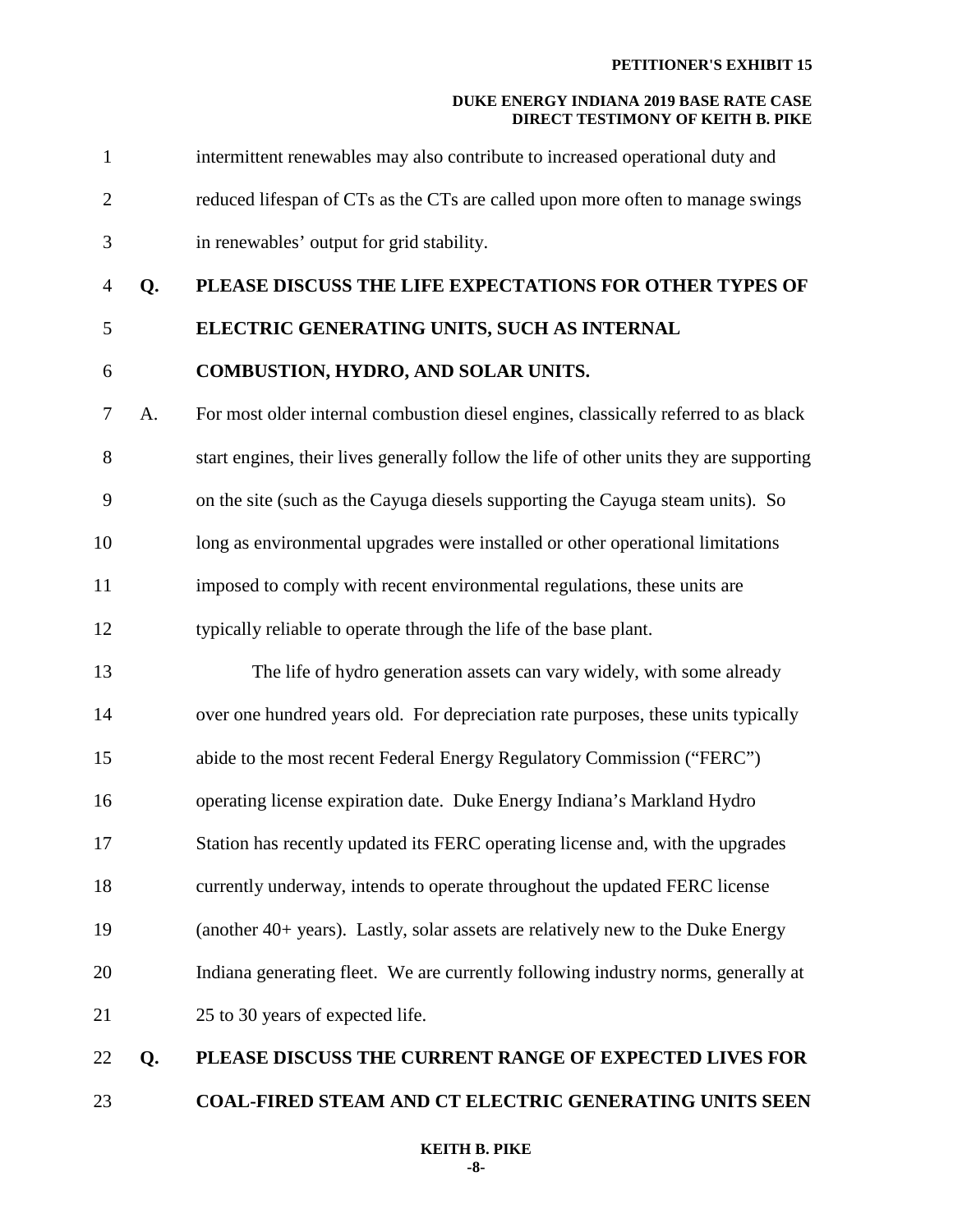1 **IN THE INDUSTRY.** 

 $\overline{a}$ 

[2](#page-9-0) A. Table 1 below summarizes recently proposed, approved, or executed retirement<sup>2</sup> 3 dates for Duke Energy Indiana's peer investor owned utilities ("IOUs") in the 4 state. Generally, coal-fired unit service lives are being dramatically reduced by 5 our peers, due to many of the factors I have discussed. Across our peer utilities, 6 the average of proposed or recently executed retirements for coal units has been 7 reduced from about 59 years of life to about 51 years of life, with the earliest 8 retirement at 33 years of life, and the latest at 75 years. Coal units with the oldest 9 environmental controls are being retired at a significantly accelerated pace, even 10 though they are often the units with the youngest boilers and turbines. This is 11 typically because these newest units were built with original or early retrofit 12 environmental controls, as opposed to being retrofitted more recently with newer 13 more efficient technologies. Take Vectren, for example, which has proposed to 14 retire AB Brown Units 1-2, with original 1979 and 1986 vintage scrubbers, at 44 15 and 37 years of life respectively. Similarly, NIPSCO has already retired Bailly 16 Units 7-8, which had early retrofit scrubbers in 1991, at 56 and 50 years of life 17 respectively. NIPSCO is similarly proposing to retire the coal units at Schahfer 18 Station, with boilers and turbines younger than 50 years. These units have 19 varying vintages of scrubbers.

<span id="page-9-0"></span><sup>&</sup>lt;sup>2</sup> Retirement in this general context is intended to represent the end of coal-fired service to customers for coal units. Across the various units in the table, that includes actual unit retirements, exiting of joint ownership or lease agreements, and gas conversion of coal units.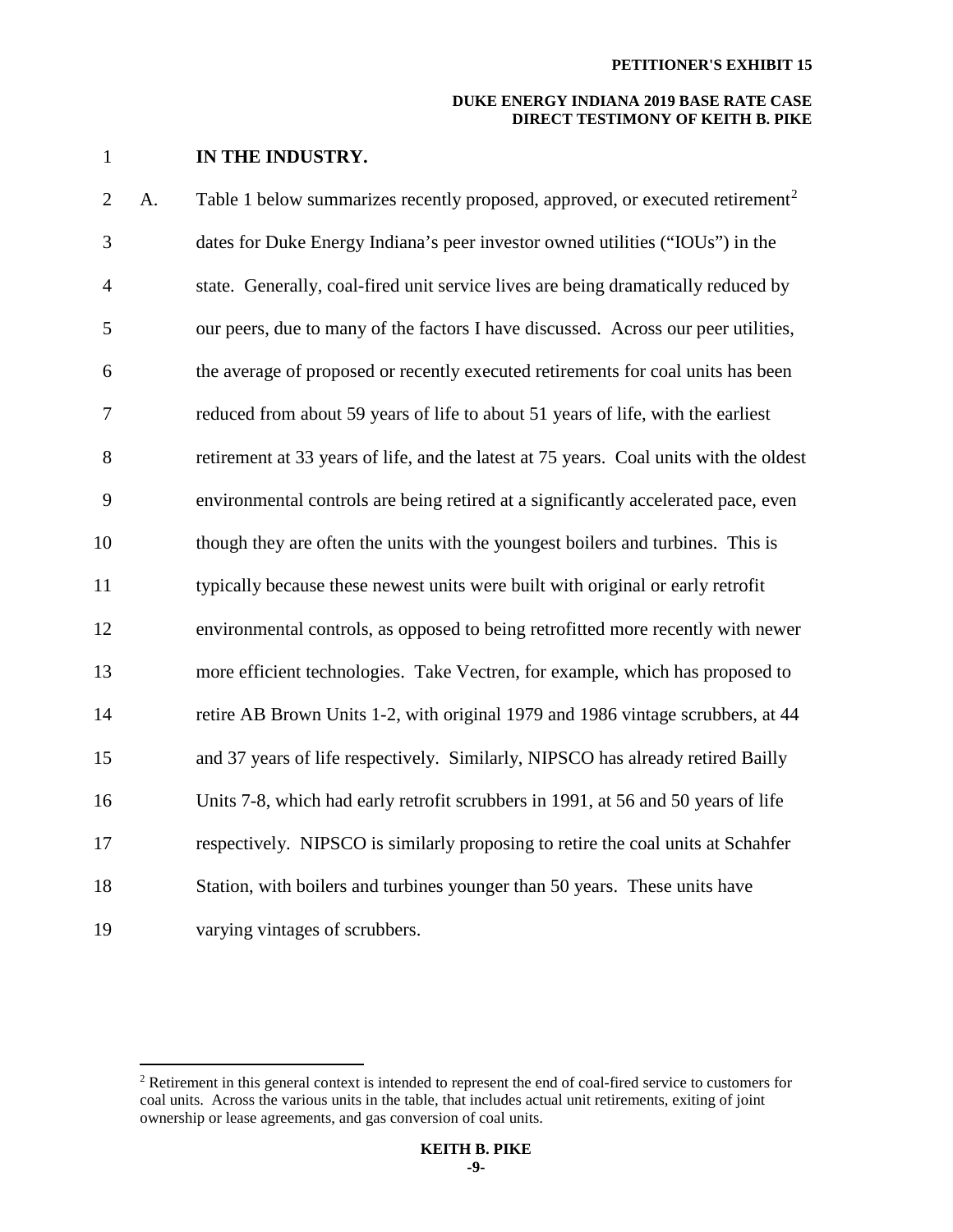1 For CTs, most units of newer vintage have original proposed lives of 40 2 years. The CT unit types have experienced a similar general reduction in overall 3 average life expectations with time, decreasing from about 50 years to 43 years.

4 **Table 1: Indiana Peer IOU Generating Unit Retirement Dates**

|                      | Most Recent <sup>6</sup> |                |           | First Prior <sup>6</sup> |            |                                     |                       |                |                       |              |
|----------------------|--------------------------|----------------|-----------|--------------------------|------------|-------------------------------------|-----------------------|----------------|-----------------------|--------------|
|                      |                          |                |           | Capacity                 |            | Core Emission Controls <sup>5</sup> | Retirement Asset Life |                | Retirement Asset Life |              |
|                      | <b>Utility Station</b>   |                | Unit Type | <b>MW</b>                | In Service | (SO2; NOx; Hg; PM)                  | Date                  | years          | Date                  | years        |
| Vectren <sup>1</sup> |                          |                |           |                          |            |                                     | 2018 CCGT CPCN        |                | 2016 IRP              |              |
|                      | AB Brown                 | $\mathbf{1}$   | Coal      | 245                      | 1979       | FGD(79); SCR(05); FF(04)            | 12/31/2023            | 44             | 2024                  | 45           |
|                      | AB Brown                 | 2              | Coal      | 245                      | 1986       | FGD(86); SCR(04)                    | 12/31/2023            | 37             | 2024                  | 38           |
|                      | <b>FB Culley</b>         | $\overline{2}$ | Coal      | 90                       | 1966       | FGD(94)                             | 12/31/2023            | 57             | 2024                  | 58           |
|                      | <b>FB Culley</b>         | 3              | Coal      | 270                      | 1973       | FGD(94); SCR(03); FF(06)            | Not Identified        | N <sub>l</sub> | Not Identified        | NI           |
|                      | Warrick (50%)            | 4              | Coal      | 300                      | 1970       | FGD(09); SCR(04)                    | 12/31/2023            | 53             | 2024                  | 54           |
|                      | AB Brown                 | 3              | <b>CT</b> | 80                       | 1991       |                                     | Not Identified        | NI             | Not Identified        | NI           |
|                      | <b>AB Brown</b>          | 4              | <b>CT</b> | 80                       | 2002       |                                     | Not Identified        | NI             | Not Identified        | NI           |
|                      | <b>BAGS</b>              | 1              | <b>CT</b> | 50                       | 1972       |                                     | 2/15/2018             | 46             | 2018                  | 46           |
|                      | <b>BAGS</b>              | $\overline{2}$ | <b>CT</b> | 65                       | 1981       |                                     | Not Identified        | NI             | 2025                  | 44           |
|                      | Northeast                | 1              | <b>CT</b> | 10                       | 1963       |                                     | Not Identified        | NI             | 2019                  | 56           |
|                      | Northeast                | $\overline{2}$ | <b>CT</b> | 10                       | 1964       |                                     | Not Identified        | NI             | 2019                  | 55           |
|                      |                          |                |           |                          |            |                                     |                       |                |                       |              |
| NIPSCO <sup>2</sup>  |                          |                |           |                          |            |                                     | 2018 Rate Case        |                | 2015 Rate Case        |              |
|                      | <b>Bailly</b>            | $\overline{7}$ | Coal      | 160                      | 1962       | FGD(91); SCR(08)                    | 5/31/2018             | 56             | 2022                  | 60           |
|                      | Bailly                   | 8              | Coal      | 320                      | 1968       | FGD(91); SCR(04)                    | 5/31/2018             | 50             | 2022                  | 54           |
|                      | Michigan City            | 12             | Coal      | 469                      | 1974       | FGD(15); SCR(03)                    | 12/31/2028            | 54             | 2034                  | 60           |
|                      | R.M. Schahfer            | 14             | Coal      | 431                      | 1976       | FGD(13); SCR(04)                    | 12/31/2023            | 47             | 2036                  | 60           |
|                      | R.M. Schahfer            | 15             | Coal      | 472                      | 1979       | FGD(15); SNCR(14)                   | 12/31/2023            | 44             | 2039                  | 60           |
|                      | R.M. Schahfer            | 17             | Coal      | 361                      | 1983       | FGD(83)                             | 12/31/2023            | 40             | 2043                  | 60           |
|                      | R.M. Schahfer            | 18             | Coal      | 361                      | 1986       | FGD(86)                             | 12/31/2023            | 37             | 2046                  | 60           |
|                      | <b>Bailly</b>            | 10             | <b>CT</b> | 31                       | 1968       |                                     | 12/31/2027            | 59             | 2019                  | 51           |
|                      | R.M. Schahfer            | 16A            | <b>CT</b> | 78                       | 1979       |                                     | 5/31/2020             | 41             | 2020                  | 41           |
|                      | R.M. Schahfer            | 16B            | <b>CT</b> | 77                       | 1979       |                                     | 5/31/2020             | 41             | 2020                  | 41           |
| IPL <sup>3</sup>     |                          |                |           |                          |            |                                     | 2017 Rate Case        |                | 2016 IRP              |              |
|                      | Petersburg               | 1              | Coal      | 232                      | 1967       | FGD(96)                             | 2042                  | 75             | 2032                  | 65           |
|                      | Petersburg               | 2              | Coal      | 435                      | 1969       | FGD(96); SCR(04); FF(15)            | 2042                  | 73             | 2034                  | 65           |
|                      | Petersburg               | 3              | Coal      | 540                      | 1977       | FGD(97); SCR(04)                    | 2042                  | 65             | 2042                  | 65           |
|                      | Petersburg               | 4              | Coal      | 545                      | 1985       | FGD(85)                             | 2042                  | 57             | 2042                  | 57           |
|                      | <b>Harding Street</b>    | 5              | Coal      | 100                      | 1958       | Gas Conversion(15)                  | 2015                  | 57             | 2031                  | 73           |
|                      | <b>Harding Street</b>    | 6              | Coal      | 100                      | 1961       | Gas Conversion(15)                  | 2015                  | 54             | 2031                  | 70           |
|                      | <b>Harding Street</b>    | $\overline{7}$ | Coal      | 430                      | 1973       | FGD(07); SCR(05); Gas Conv(15)      | 2015                  | 42             | 2033                  | 60           |
|                      | Georgetown               | 1              | <b>CT</b> | 74                       | 2000       |                                     | 2040                  | 40             | 2050                  | 50           |
|                      | Georgetown               | 4              | <b>CT</b> | 75                       | 2000       |                                     | 2040                  | 40             | 2052                  | 52           |
|                      | <b>Harding Street</b>    | 4              | CT        | 82                       | 1994       |                                     | 2034                  | 40             | 2044                  | 50           |
|                      | <b>Harding Street</b>    | 5              | <b>CT</b> | 82                       | 1994       |                                     | 2034                  | 40             | 2045                  | 51           |
|                      | <b>Harding Street</b>    | 6              | CT        | 158                      | 1994       |                                     | 2034                  | 40             | 2052                  | 58           |
|                      |                          |                |           |                          |            |                                     |                       |                |                       |              |
| $18 \text{M}^4$      |                          |                |           |                          |            |                                     | 2018 Rate Case        |                | 2015 IRP              |              |
|                      | Rockport (85%)           | 1              | Coal      | 1118                     | 1984       | DSI(13); SCR(17)                    | 2028                  | 44             | Not Identified        | NI           |
|                      | Rockport (85%)           | $\overline{2}$ | Coal      | 1105                     | 1989       | DSI(13); SCR(19)                    | 2022                  | 33             | Not Identified        | NI           |
|                      | Clifty Creek (18%)       | $1 - 6$        | Coal      | 217 ea                   | 1955       | FGD(13); SCR(03)                    | Not Identified        | NI             | Not Identified        | NI           |
|                      | Kyger Creek (18%)        | $1 - 5$        | Coal      | 217 ea                   | 1955       | FGD(12); SCR(03)                    | Not Identified        | NI             | Not Identified        | NI           |
|                      |                          |                |           |                          |            |                                     |                       |                |                       |              |
|                      |                          |                |           |                          |            | <b>Summary Statistics</b>           | Coal                  | CТ             | Coal                  | CТ           |
|                      |                          |                |           |                          |            | Average                             | 51.0                  | 43.0           | 59.1                  | 49.6         |
|                      |                          |                |           |                          |            | Minimum<br>Maximum                  | 33.0<br>75.0          | 40.0<br>59.0   | 38.0<br>73.0          | 41.0<br>58.0 |
|                      |                          |                |           |                          |            |                                     |                       |                |                       |              |

Notes

1 CCGT CPCN Cause No. 45052; Warrick 4 percentage represent ownership share of the unit, and its "retirement" represents exit of the ownership agreement

2 2018 Base Rate Case Cause No. 45159; 2015 Base Rate Case Cause No. 44688

3 2017 Base Rate Case Cause No. 45029; the 2015 date for Harding Street 5-7 represents secession of coal firing - actual depreciation retirement date is 2033

4 2018 Base Rate Case Cause No. 44976; Percentages represent ownership share of the units

5 FGD=Flue Gas Desulfurization; SCR=Selective Catalytic Reduction; FF=Fabric Filter; Numbers in parens are installation date as best interpreted from EPA NEEDSv5.13 or IRPs

6 "Not Identified" means that no specific retirement date could be interpreted from the data, or otherwise that the unit would continue to operate indefinitely. Units without retirement dates identified do not contribute to the average, maximum, or minimum statistics.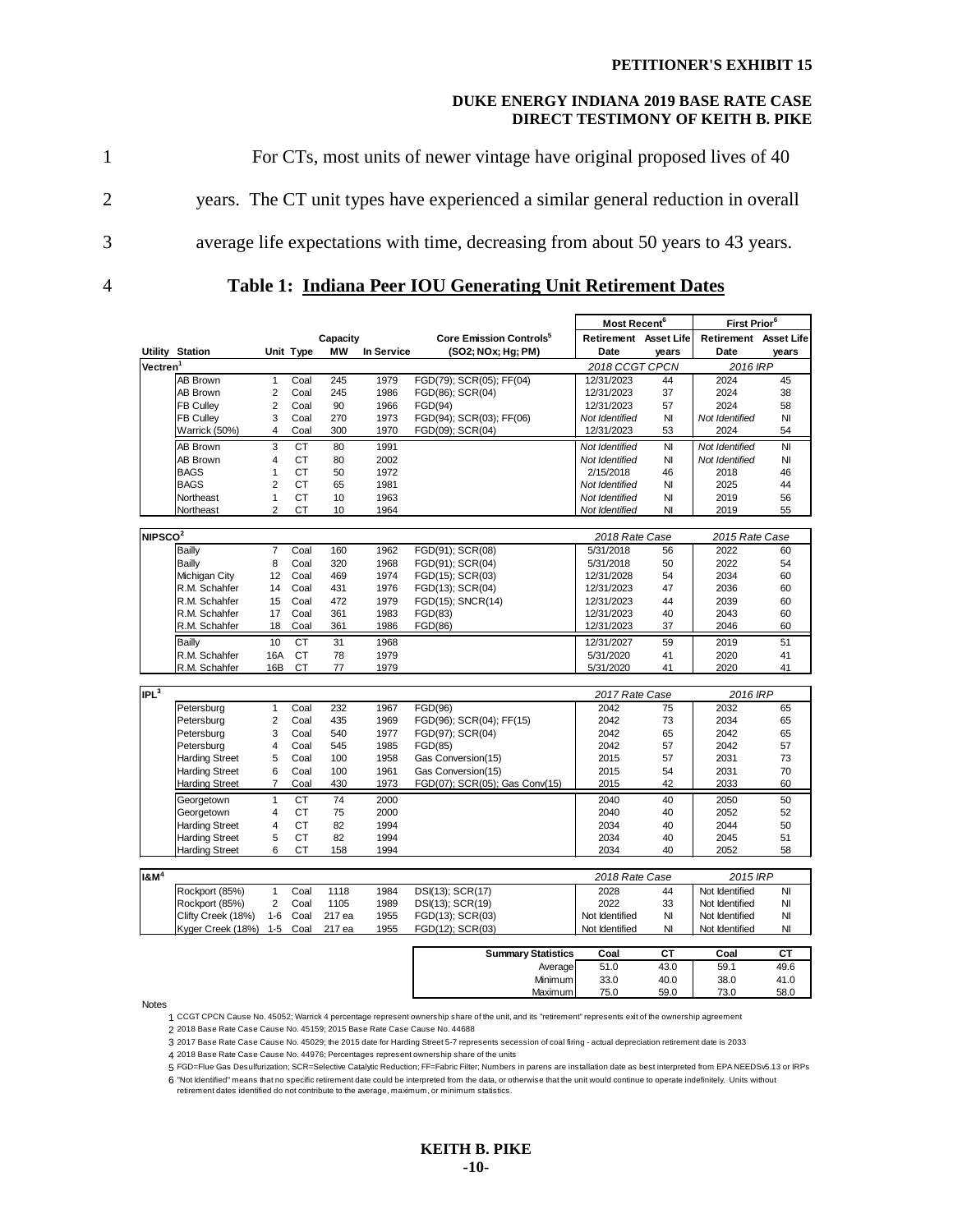|                                                                                                                                                                                                                                                                                                                                    | III. THE 2018 IRP PREFERRED PORTFOLIO                       |
|------------------------------------------------------------------------------------------------------------------------------------------------------------------------------------------------------------------------------------------------------------------------------------------------------------------------------------|-------------------------------------------------------------|
|                                                                                                                                                                                                                                                                                                                                    | 2 Q. PLEASE DESCRIBE THE COMPANY'S GENERATING UNIT          |
| $\overline{3}$                                                                                                                                                                                                                                                                                                                     | <b>RETIREMENT DATES REFLECTED IN THE DEPRECIATION STUDY</b> |
| $\overline{4}$ and $\overline{4}$ and $\overline{4}$ and $\overline{4}$ and $\overline{4}$ and $\overline{4}$ and $\overline{4}$ and $\overline{4}$ and $\overline{4}$ and $\overline{4}$ and $\overline{4}$ and $\overline{4}$ and $\overline{4}$ and $\overline{4}$ and $\overline{4}$ and $\overline{4}$ and $\overline{4}$ and | <b>FOR THIS RATE CASE.</b>                                  |

1 **III. THE 2018 IRP PREFERRED PORTFOLIO**

5 A. Please see Table 2 below identifying the generating unit retirement dates in 6 depreciation rates from the Company's last depreciation study (completed in 7 2011), along with the updated retirement dates Duke Energy Indiana has included 8 in its new depreciation study filed in this proceeding. On average, the expected 9 life in the last depreciation study of the coal units (excluding Edwardsport) was 10 approximately 65 years, and of the simple cycle CTs was approximately 40 years. 11 For Noblesville Combined Cycle, the life of the CTs was approximately 36 years, 12 while the life used for the steam units was 89 years.

13 For the updated retirement dates in the depreciation study for this 14 proceeding, the average life of the coal units decreases to approximately 58 years, 15 ranging from 47 years to 64 years on individual units. The average life of the 16 simple cycle CT units increases slightly to 41 years. The life of Noblesville 17 Combined Cycle decreases slightly to 31 years for the CTs and 84 years for the 18 steam units. Overall, the updates to the average lives, and the range of lives for 19 individual units, are directionally consistent with industry trends. Further, these 20 updates are consistent with the most recently proposed generating unit lives of 21 Duke Energy Indiana's peer IOUs in the state.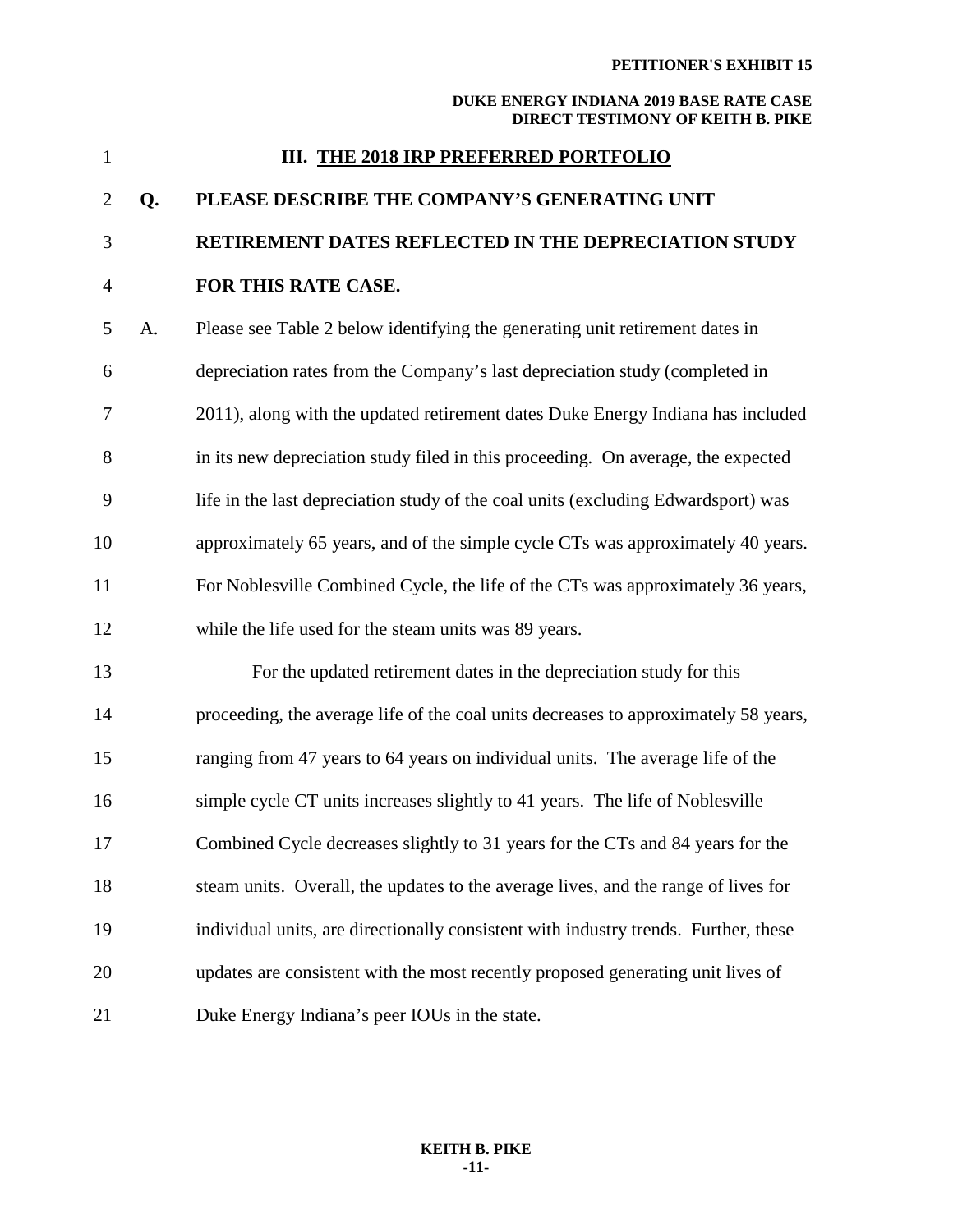|                      |                 |             |                               | <b>Current Dates</b> |                               | <b>Updated Dates</b> |
|----------------------|-----------------|-------------|-------------------------------|----------------------|-------------------------------|----------------------|
|                      |                 | In Service  |                               | Age at               |                               | Age at               |
| Unit                 | <b>Type</b>     | <b>Date</b> | <b>Retire Date Retirement</b> |                      | <b>Retire Date Retirement</b> |                      |
| Cayuga 1             | Coal            | 10/4/1970   | 2035                          | 65.2                 | 5/31/2028                     | 57.7                 |
| Cayuga 2             | Coal            | 6/22/1972   | 2037                          | 65.5                 | 5/31/2028                     | 55.9                 |
| Edwardsport IGCC     | Syngas CC       | 6/7/2013    | 2045                          | 32.6                 | 5/31/2045                     | 32.0                 |
| Gallagher 2          | Coal            | 12/1/1958   | 2023                          | 65.1                 | 12/31/2022                    | 64.1                 |
| Gallagher 4          | Coal            | 3/1/1961    | 2026                          | 65.8                 | 12/31/2022                    | 61.8                 |
| Gibson 1             | Coal            | 5/3/1976    | 2041                          | 65.7                 | 5/31/2038                     | 62.1                 |
| Gibson 2             | Coal            | 4/16/1975   | 2040                          | 65.7                 | 5/31/2038                     | 63.1                 |
| Gibson 3             | Coal            | 3/28/1978   | 2043                          | 65.8                 | 5/31/2034                     | 56.2                 |
| Gibson 4             | Coal            | 3/27/1979   | 2044                          | 65.8                 | 5/31/2026                     | 47.2                 |
| Gibson 5             | Coal            | 10/1/1982   | 2047                          | 65.2                 | 5/31/2034                     | 51.7                 |
| Noblesville ST 1-2   | CC              | 1/1/1950    | 2038                          | 89.0                 | 5/31/2034                     | 84.4                 |
| Noblesville CT3-5    | <b>CT</b>       | 4/1/2003    | 2038                          | 35.8                 | 5/31/2034                     | 31.2                 |
| Cayuga CT4           | $\overline{CT}$ | 6/29/1993   | 2033                          | 40.5                 | 5/31/2028                     | 34.9                 |
| Cayuga Diesel 3a-d   | IC              | 6/1/1972    | 2015                          | 43.6                 | 5/31/2028                     | 56.0                 |
| Henry County CT1     | <b>CT</b>       | 7/31/2001   | 2041                          | 40.4                 | 5/31/2038                     | 36.8                 |
| Henry County CT2     | <b>CT</b>       | 8/11/2001   | 2041                          | 40.4                 | 5/31/2038                     | 36.8                 |
| Henry County CT3     | <b>CT</b>       | 8/25/2001   | 2041                          | 40.4                 | 5/31/2038                     | 36.8                 |
| Madison CT1          | <b>CT</b>       | 5/29/2000   | 2040                          | 40.6                 | 5/31/2041                     | 41.0                 |
| Madison CT2          | <b>CT</b>       | 5/29/2000   | 2040                          | 40.6                 | 5/31/2041                     | 41.0                 |
| Madison CT3          | <b>CT</b>       | 5/29/2000   | 2040                          | 40.6                 | 5/31/2041                     | 41.0                 |
| Madison CT4          | <b>CT</b>       | 5/29/2000   | 2040                          | 40.6                 | 5/31/2041                     | 41.0                 |
| Madison CT5          | <b>CT</b>       | 6/15/2000   | 2040                          | 40.5                 | 5/31/2041                     | 41.0                 |
| Madison CT6          | <b>CT</b>       | 6/29/2000   | 2040                          | 40.5                 | 5/31/2041                     | 40.9                 |
| Madison CT7          | <b>CT</b>       | 6/15/2000   | 2040                          | 40.5                 | 5/31/2041                     | 41.0                 |
| Madison CT8          | <b>CT</b>       | 6/29/2000   | 2040                          | 40.5                 | 5/31/2041                     | 40.9                 |
| Vermillion CT1       | <b>CT</b>       | 6/1/2000    | 2040                          | 40.6                 | 5/31/2043                     | 43.0                 |
| Vermillion CT2       | <b>CT</b>       | 6/1/2000    | 2040                          | 40.6                 | 5/31/2043                     | 43.0                 |
| Vermillion CT3       | <b>CT</b>       | 6/1/2000    | 2040                          | 40.6                 | 5/31/2043                     | 43.0                 |
| Vermillion CT4       | <b>CT</b>       | 6/1/2000    | 2040                          | 40.6                 | 5/31/2043                     | 43.0                 |
| Vermillion CT5       | <b>CT</b>       | 6/1/2000    | 2040                          | 40.6                 | 5/31/2043                     | 43.0                 |
| Vermillion CT6       | <b>CT</b>       | 6/1/2000    | 2040                          | 40.6                 | 5/31/2043                     | 43.0                 |
| Vermillion CT7       | <b>CT</b>       | 6/1/2000    | 2040                          | 40.6                 | 5/31/2043                     | 43.0                 |
| Vermillion CT8       | <b>CT</b>       | 6/1/2000    | 2040                          | 40.6                 | 5/31/2043                     | 43.0                 |
| <b>Wheatland CT1</b> | <b>CT</b>       | 6/1/2000    | 2040                          | 40.6                 | 5/31/2043                     | 43.0                 |
| Wheatland CT2        | <b>CT</b>       | 6/1/2000    | 2040                          | 40.6                 | 5/31/2043                     | 43.0                 |
| Wheatland CT3        | <b>CT</b>       | 6/1/2000    | 2040                          | 40.6                 | 5/31/2043                     | 43.0                 |
| Wheatland CT4        | <b>CT</b>       | 6/1/2000    | 2040                          | 40.6                 | 5/31/2043                     | 43.0                 |
| Markland 1-3         | Hydro           | 1/1/1967    | 2030                          | 64.0                 | 4/30/2061                     | 94.3                 |
| Crane                | Solar           | 1/31/2017   |                               |                      | 5/31/2047                     | 30.3                 |
| Camp Atterbury       | Solar+Stor      | 12/31/2019  |                               |                      | 5/31/2045                     | 25.4                 |

## 1 **Table 2: Generating Unit Existing and Updated Depreciation Retirement Dates**

| <b>Average Lives</b> |      |       |  |  |
|----------------------|------|-------|--|--|
| <b>Coal</b>          | 65.5 |       |  |  |
| <b>ICT</b>           | 40.4 | HU.OI |  |  |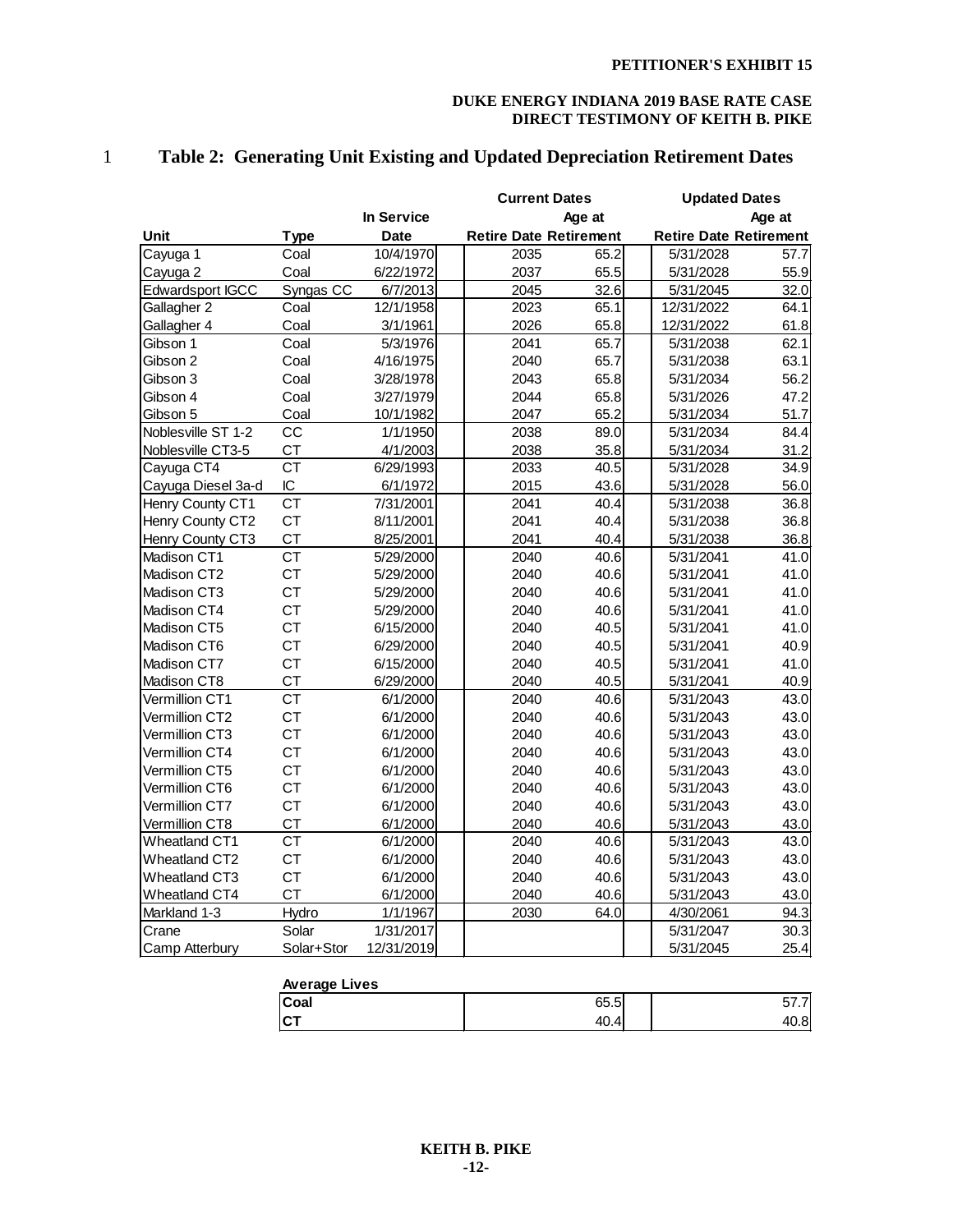| $\mathbf{1}$   | Q. | ARE THESE RETIREMENT DATES FROM THE NEW DEPRECIATION                                           |
|----------------|----|------------------------------------------------------------------------------------------------|
| $\overline{2}$ |    | STUDY CONSISTENT WITH WHAT THE COMPANY SUBMITTED                                               |
| 3              |    | <b>WITH ITS 2018 IRP?</b>                                                                      |
| $\overline{4}$ | A. | Yes, they are. Duke Energy Indiana filed its 2018 IRP with the Indiana Utility                 |
| 5              |    | Regulatory Commission ("Commission") on July 1, 2019. <sup>3</sup> Within the twenty-          |
| 6              |    | year planning horizon of the IRP, ranging from 2018 through 2037, the updated                  |
| 7              |    | depreciation retirement dates are aligned with the Company's preferred portfolio. <sup>4</sup> |
| 8              |    | Sections 4, 5, and 6 of the IRP describe in detail the assumptions, modeling,                  |
| 9              |    | economic analysis, risk assessment, and ultimate logic leading to the selection of             |
| 10             |    | this preferred portfolio.                                                                      |
| 11             | Q. | PLEASE SUMMARIZE THE OVERALL RATIONALE FOR THE                                                 |
| 12             |    | RETIREMENTS SHOWN IN THE IRP PREFERRED PORTFOLIO.                                              |
| 13             | A. | From a technical perspective, at the heart of the IRP preferred portfolio is an                |
| 14             |    | ordered and logical management of the end of life of the Company's generation                  |
| 15             |    | assets, considering individual unit circumstances and reasonable practical                     |
| 16             |    | constraints. The alignment of reasonably anticipated coincident retirements is                 |
| 17             |    | employed, to the extent it facilitates practical replacement capacity portions, as             |
| 18             |    | opposed to applying the traditional simple "in-service-date plus X years" type of              |
| 19             |    | ordering. That concept likewise applies to considering the age of existing                     |
| 20             |    | environmental controls, not just the boilers and turbines, as I discussed earlier.             |

<span id="page-13-0"></span><sup>&</sup>lt;sup>3</sup> The 2018 IRP was originally scheduled to be filed in November 2018, but was extended until July 1, 2019. Please find the 2018 IRP and stakeholder engagement materials located at [https://www.duke](https://www.duke-energy.com/home/products/in-2018-irp-stakeholder)[energy.com/home/products/in-2018-irp-stakeholder.](https://www.duke-energy.com/home/products/in-2018-irp-stakeholder) Also, see *Administrative Notice Motion* in this proceeding for the 2018 IRP.

<span id="page-13-1"></span><sup>&</sup>lt;sup>4</sup> Please see Section 1 of the 2018 IRP for a summary of the preferred portfolio.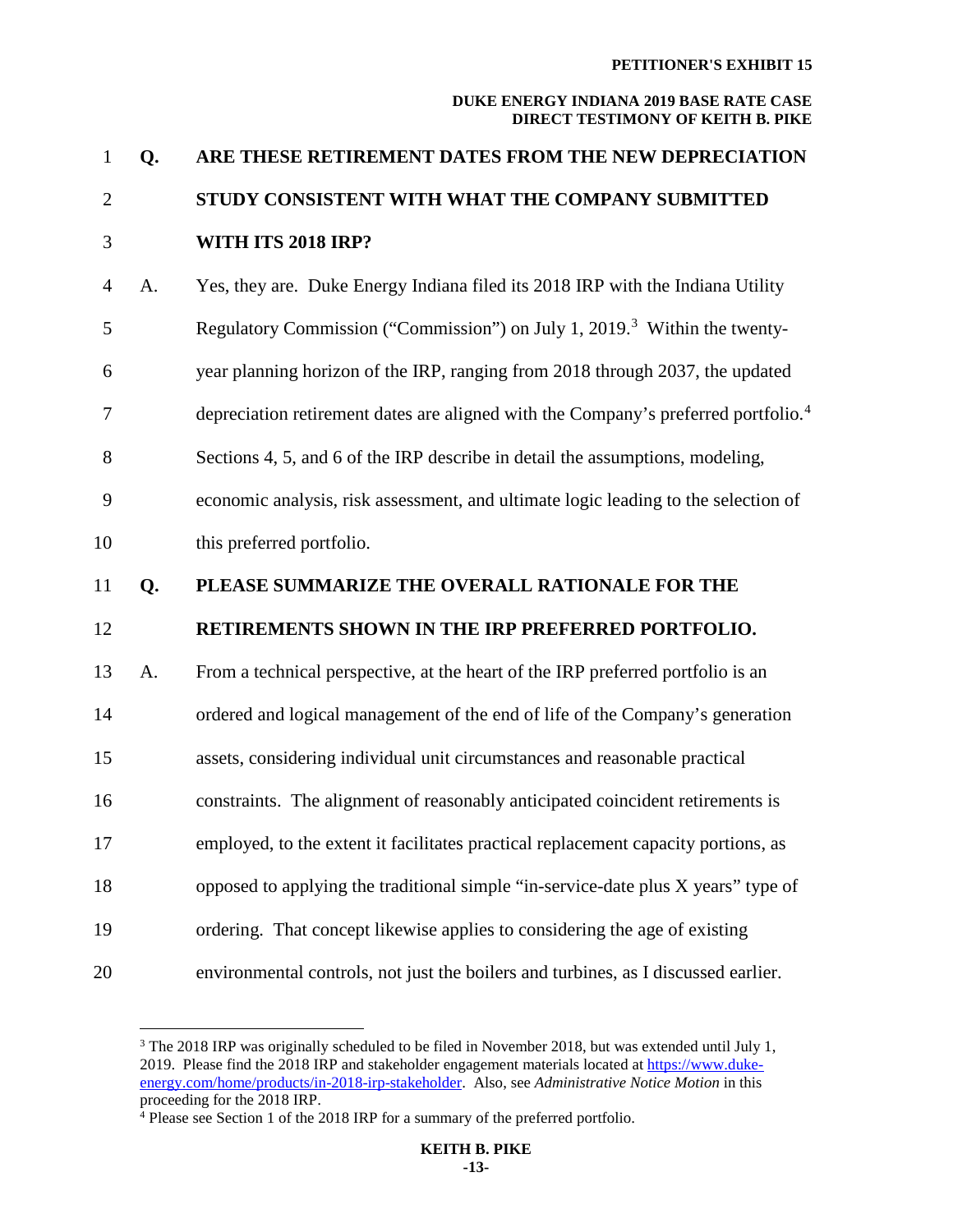| $\mathbf{1}$   |    | Further, unless otherwise specified, all retirement dates shown in the preferred      |
|----------------|----|---------------------------------------------------------------------------------------|
| $\overline{2}$ |    | portfolio are set as "5/31/year" dates, corresponding to the existing MISO            |
| 3              |    | planning year construct, to avoid having to plan for part-year capacity               |
| $\overline{4}$ |    | replacement. As a result, where retirement dates may be referenced only with a        |
| 5              |    | year (like 2030), that is now intended to represent 5/31/2030 as opposed to           |
| 6              |    | 12/31/2030 or any other date.                                                         |
| $\tau$         | Q. | PLEASE SUMMARIZE THE RATIONALE FOR THE RETIREMENTS                                    |
| 8              |    | OF THE CAYUGA GENERATING UNITS AS SHOWN IN THE IRP                                    |
| 9              |    | PREFERRED PORTFOLIO.                                                                  |
| 10             | A. | For Cayuga Units 1-2, the prior depreciation study indicates a useful life of about   |
| 11             |    | 65 years, with split retirement dates at 2035 and 2037. Even with the last            |
| 12             |    | depreciation study being only about ten years old, these dates better mirror the      |
| 13             |    | state of the industry then, rather than now. In addition, the split retirement dates  |
| 14             |    | for the units are not practical and do not reflect how the station should actually be |
| 15             |    | retired from a technical, economic and pragmatic standpoint.                          |
| 16             |    | It is not reasonable to assume that only one Cayuga unit can be retired;              |
| 17             |    | leaving only one unit operating at the site would result in a significant loss of     |
| 18             |    | economy of scale in operations and maintenance costs. Even further complicating       |
| 19             |    | the ultimate retirement of Cayuga Station is the provision of steam to the            |
| 20             |    | neighboring industrial customer. This steam service cannot be effectively             |
| 21             |    | maintained by only one steam unit, making the current two-year gap in retirement      |
| 22             |    | dates of the units impractical. Therefore, the new depreciation study sets the two    |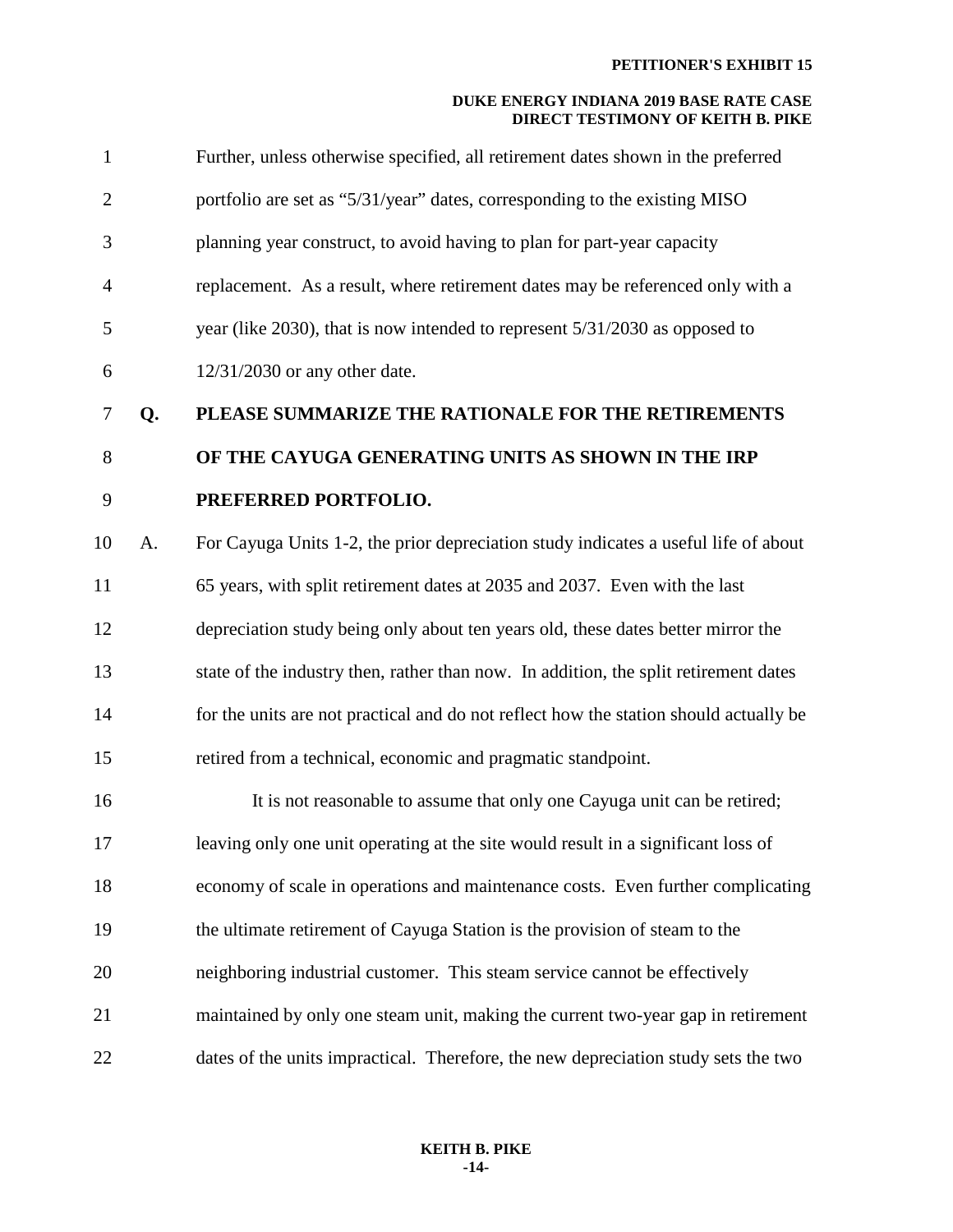1 Cayuga steam units retirements in the same year – 2028, as reflected in the IRP 2 preferred portfolio.

3 The Cayuga Unit 3a-d diesel internal combustion generator would also be 4 retired coincidently with the steam units. The Cayuga diesel unit has been 5 retrofitted for Reciprocating Internal Combustion Engine ("RICE") emission 6 compliance,<sup>[5](#page-15-0)</sup> allowing it to operate past what was its 2015 expected retirement 7 date. That leaves the Cayuga simple cycle Unit CT4. The depreciation retirement 8 date for Cayuga Unit CT4 in the prior depreciation study was 2033. It makes 9 more sense to retire this smaller single gas-fired unit at the time the rest of the 10 station retires. In addition, Cayuga Unit CT4 is an uncommon unit, with very few 11 other units like it in service today. It is not unreasonable to anticipate waning 12 manufacturer expert support and parts availability for maintenance of this unit, 13 leading to a somewhat shorter than previously assumed life expectation.

14 Overall then, in terms of resource planning, the total Cayuga Station (Unit 15 1-4) block size is 1,085 MW. It would be ideal to replace the Cayuga steam units 16 with at least two new units with steam technology on-site to continue reliable 17 service of steam to the industrial customer, making it logical and reasonable to 18 replace the entire Cayuga Station (including Units 1-4) with a new large scale 19 natural gas combined cycle unit. This technology perpetuates the reliable 20 industrial steam service with two (or more) CTs with heat recovery steam 21 generators, and including a duct burner effectively replaces the equivalent

<span id="page-15-0"></span> $<sup>5</sup>$  As approved by the Commission in Cause No. 44765.</sup>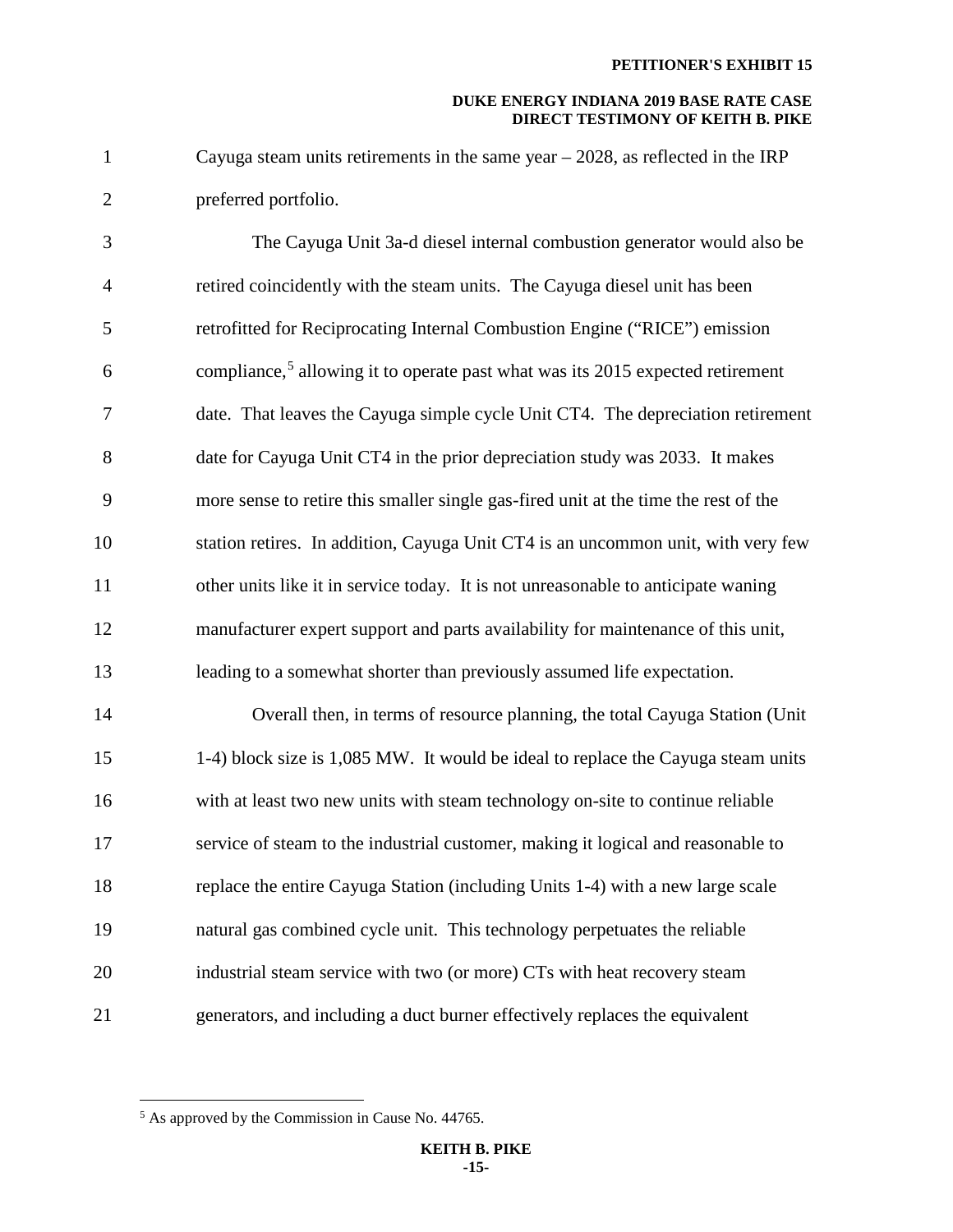| $\mathbf{1}$   |    | peaking capacity of the Cayuga diesel and Unit CT4. Cayuga Station is located        |
|----------------|----|--------------------------------------------------------------------------------------|
| $\overline{2}$ |    | approximately only ten miles from a large-scale interstate natural gas pipeline that |
| 3              |    | would provide adequate fuel supply for this unit. The IRP preferred portfolio        |
| $\overline{4}$ |    | indicates the replacement of Cayuga Station with such a unit.                        |
| 5              | Q. | ARE THERE OTHER BENEFITS OF THE UPDATED RETIREMENT                                   |
| 6              |    | STRATEGY FOR THE CAYUGA GENERATING UNITS?                                            |
| 7              | A. | Yes. Two key additional benefits of the Cayuga retirement and replacement            |
| 8              |    | strategy include the use of emissions netting credits of the retiring units for      |
| 9              |    | purposes of permitting the new units, as well as retaining and reusing the           |
| 10             |    | transmission interconnect service on-site at Cayuga Station. It is typical and ideal |
| 11             |    | to locate new generation at retiring brownfield sites to realize these types of      |
| 12             |    | benefits. If new large-scale generating assets are not sited at Cayuga, then we      |
| 13             |    | may expect to have to implement some transmission system upgrades to manage          |
| 14             |    | the impact to the grid of the retirement of the facility.                            |
| 15             | Q. | WHAT ARE THE RESULTING LIVES OF THE CAYUGA UNITS PER                                 |
| 16             |    | THE IRP PREFERRED PORTFOLIO?                                                         |
| 17             | А. | The retirement date for Cayuga Units 1-4 in the IRP preferred portfolio and in the   |
| 18             |    | new depreciation study is 2028. This results in lives of 58 years for Cayuga Unit    |
| 19             |    | 1, 56 years for Cayuga Unit 2, 56 years for the Cayuga Diesel, and 35 years for      |
| 20             |    | Cayuga Unit CT4.                                                                     |
| 21             | Q. | DO YOU CONSIDER THE RESULTING USEFUL LIVES OF THE                                    |
| 22             |    | <b>CAYUGA UNITS TO BE REASONABLE?</b>                                                |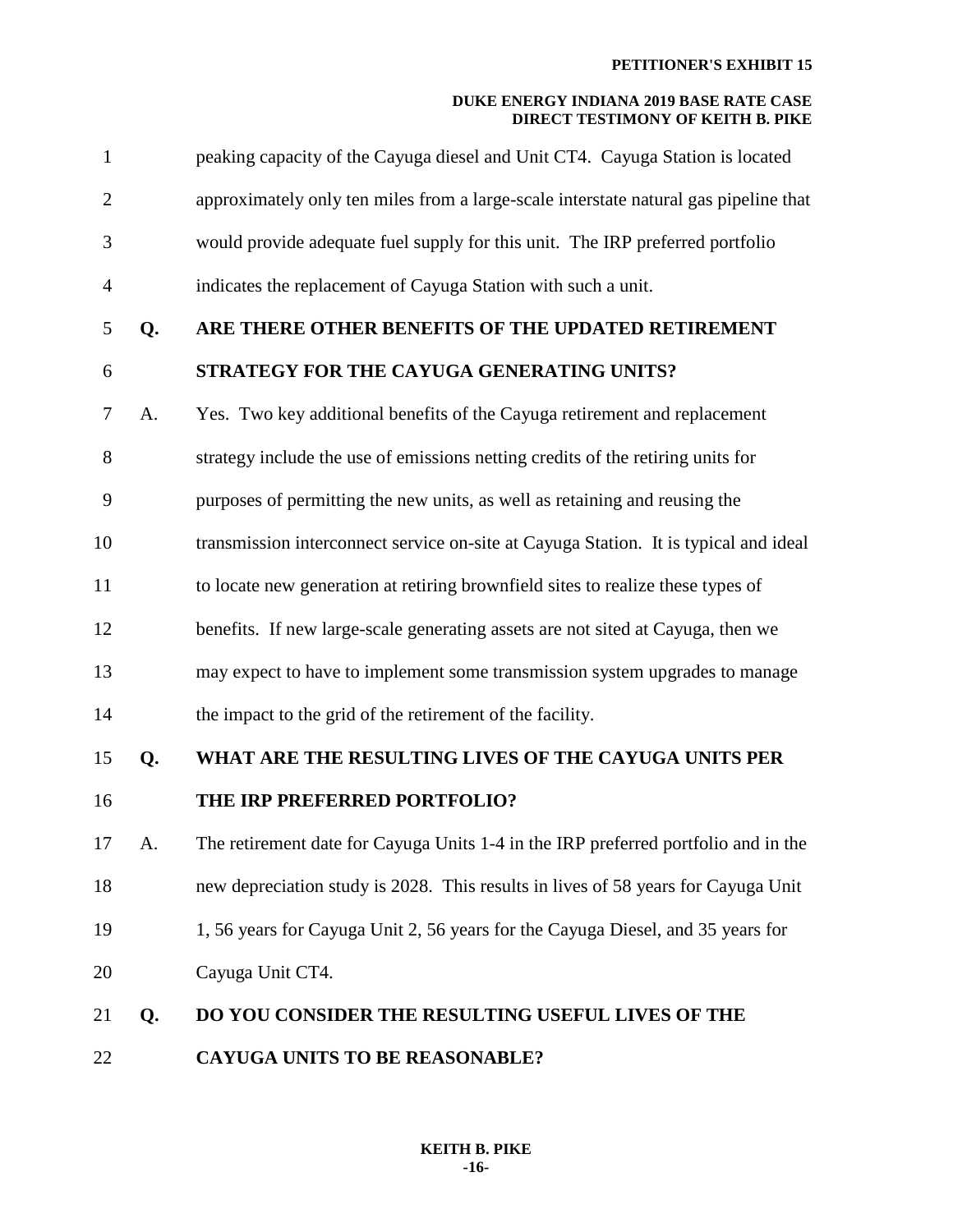| 1              | A. | Yes. The resulting lives of the Cayuga coal Units 1-2 are in the mid-to-high end       |
|----------------|----|----------------------------------------------------------------------------------------|
| $\overline{2}$ |    | of the range of our peers. The life for Cayuga Unit CT4 is 35 years, rather than       |
| 3              |    | the 40 years expected for gas-fired CTs, but again maintenance support for this        |
| 4              |    | unit may be expected to wane, and alignment with the retirement of the other           |
| 5              |    | units on the Cayuga site is a practical solution.                                      |
| 6              | Q. | PLEASE SUMMARIZE THE RATIONALE FOR THE RETIREMENTS                                     |
| 7              |    | OF THE GIBSON GENERATING UNITS 3, 4, AND 5 AS SHOWN IN THE                             |
| 8              |    | <b>IRP PREFERRED PORTFOLIO.</b>                                                        |
| 9              | A. | For Gibson Units 3-5, the prior depreciation study indicates a useful life of about    |
| 10             |    | 66 years, with retirement dates of 2043, 2044, and 2047 respectively. Again,           |
| 11             |    | these average life expectations better reflect 2010 industry conditions than current   |
| 12             |    | day expectations.                                                                      |
| 13             |    | Of critical importance in planning the retirement of these units is the age            |
| 14             |    | of their environmental controls. While the Gibson Unit 3 scrubber is relatively        |
| 15             |    | new, having been installed in 2006 (along with Gibson Units 1 and 2 in 2007), the      |
| 16             |    | Gibson Unit 4 scrubber was installed in 1995, and Gibson Unit 5's scrubber is          |
| 17             |    | original equipment from 1982. While both the Gibson 4 and 5 scrubbers have             |
| 18             |    | undergone mechanical refurbishment and upgrade work in the past, <sup>6</sup> the vast |
| 19             |    | majority of all structural elements, including the stacks, are original. The           |
| 20             |    | accompanying reagent preparation and waste product fixation systems are also           |
| 21             |    | original. The higher sulfur dioxide emission rates from these units, along with        |

<span id="page-17-0"></span> $6$  As approved by the Commission in consolidated Cause Nos. 42622 and 42718.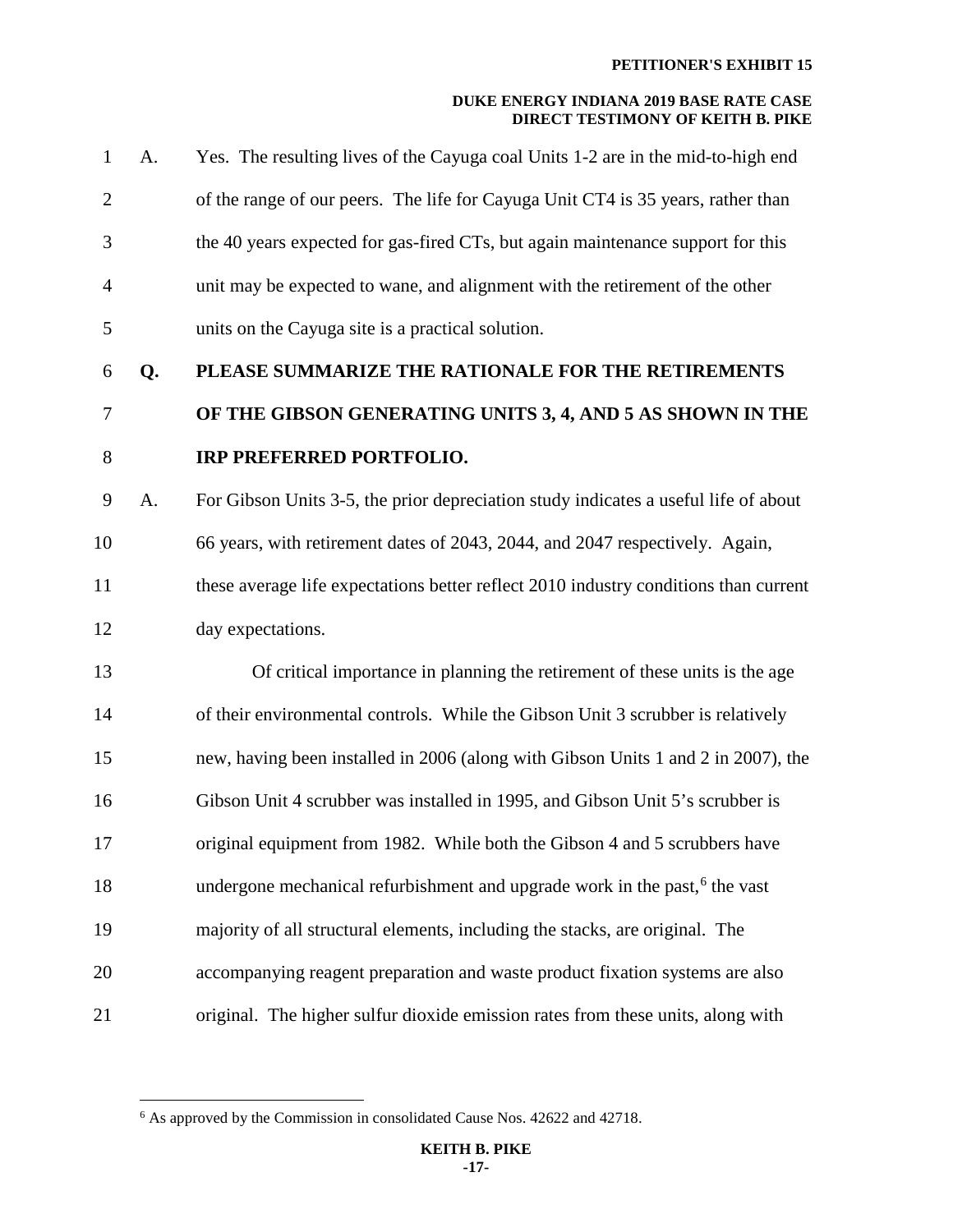| $\mathbf{1}$   | their shorter stacks, could also expose them to more risk from potentially more      |
|----------------|--------------------------------------------------------------------------------------|
| $\overline{2}$ | stringent environmental regulations over time. Should the Company need to            |
| 3              | replace these scrubbers with new technology, the cost would be prohibitive. We       |
| $\overline{4}$ | therefore address the Gibson Units 4 and 5 retirements first, even though they       |
| 5              | have the newest boilers and turbines at the site. Complicating this, however, is     |
| 6              | the fact that Gibson Unit 5 is a jointly owned unit, which means that Duke Energy    |
| 7              | Indiana does not have sole decision-making authority over this unit. Therefore,      |
| 8              | very thoughtful planning discussions with the Joint Owners will be required to       |
| 9              | execute its retirement.                                                              |
| 10             | To effectively stage the retirements of the Gibson Units in a manageable             |
| 11             | way, along with beginning to better diversify the Duke Energy Indiana generation     |
| 12             | portfolio while minimizing cost, the IRP preferred portfolio shows Gibson Unit 4     |
| 13             | retiring first, in 2026. This unit is then replaced by renewables, mostly solar with |
| 14             | some wind in the preferred portfolio, helping to rapidly add diversification to the  |
| 15             | Duke Energy Indiana generating fleet. Retiring Gibson Unit 5 first would have        |
| 16             | provided only half of that amount of diversification benefit for customers, Duke     |
| 17             | Energy Indiana's ownership share, while leaving the Joint Owners needing to          |
| 18             | replace their capacity shares.                                                       |
| 19             | Still, Gibson Unit 4's scrubber (vintage 1995) is far superior to Gibson             |
| 20             | Unit 5's scrubber (vintage 1982) in both condition and performance. It would be      |
| 21             | logical to consider utilizing Gibson Unit 4's scrubber past the retirement of its    |
| 22             | boiler and turbine. Therefore, while we intend to retire the Gibson Unit 4 boiler    |
| 23             | and turbine first, we will keep the Unit 4 scrubber in operation and re-route the    |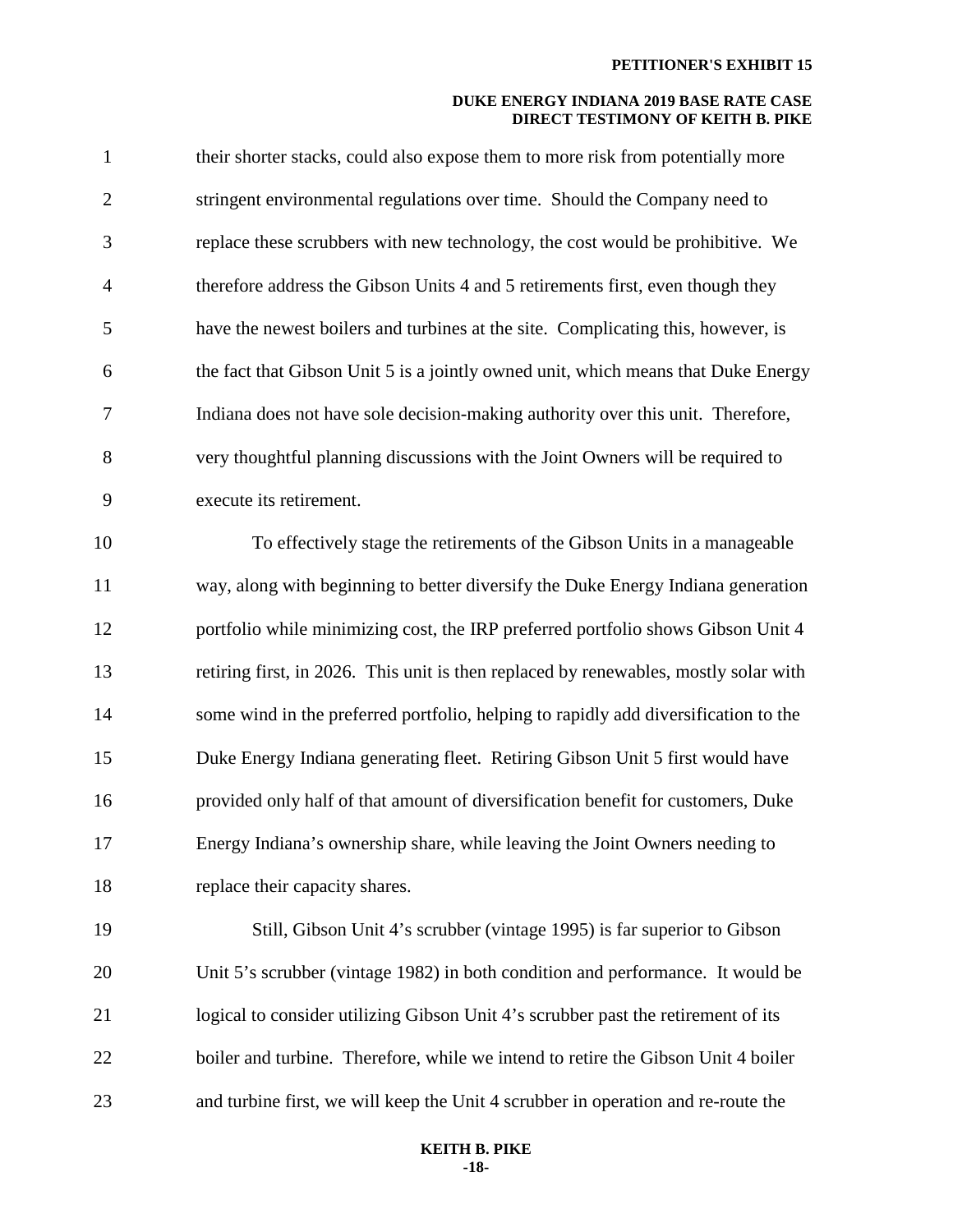| 7              |    | <b>RETIREMENT OF THE GIBSON UNITS?</b>                                            |
|----------------|----|-----------------------------------------------------------------------------------|
| 6              | O. | ARE THERE OTHER CONSIDERATIONS FOR PLANNING THE                                   |
| 5              |    | operating through Unit 4's scrubber) continuing to operate until 2034.            |
| $\overline{4}$ |    | there, the IRP preferred portfolio depicts Gibson Units 3 and 5 (with Unit 5)     |
| 3              |    | boiler and turbine can continue to operate with a more efficient scrubber. From   |
| 2              |    | retirement of the Gibson Unit 5 scrubber in 2026, and ensure that Gibson Unit 5's |
| $\mathbf{1}$   |    | flue gas from Gibson Unit 5 into Gibson Unit 4's scrubber. This will allow the    |

8 A. Yes. Gibson Station is the largest single generation facility in the Duke Energy 9 fleet, and is also the largest facility in the State of Indiana. The raw size of the 10 station requires thoughtful planning, with careful staging of the units' retirements 11 to manage its replacement. It is difficult to conceptualize retiring the entire 12 station at once. Additionally, unlike Cayuga, which is situated close to existing 13 interstate natural gas pipelines, the Gibson Station site has very limited access to 14 natural gas fuel. Gibson Station is not a good candidate location for large scale 15 replacement natural gas-fired generation. Therefore, we anticipate having to 16 make some transmission system upgrades as the unit retirements at Gibson 17 Station progress. These transmission system upgrades would need to be 18 performed prior to the retirement of the units, in coordination with MISO. These 19 activities typically have a significant lead time to plan, permit and execute, 20 mandating knowledge of the unit retirements well in advance. Since the status of 21 the MISO queue changes frequently (such as forecasted retirements, new 22 resources, and transmission projects), the actual transmission system work scope 23 will not be known until the MISO "Attachment Y" retirement studies are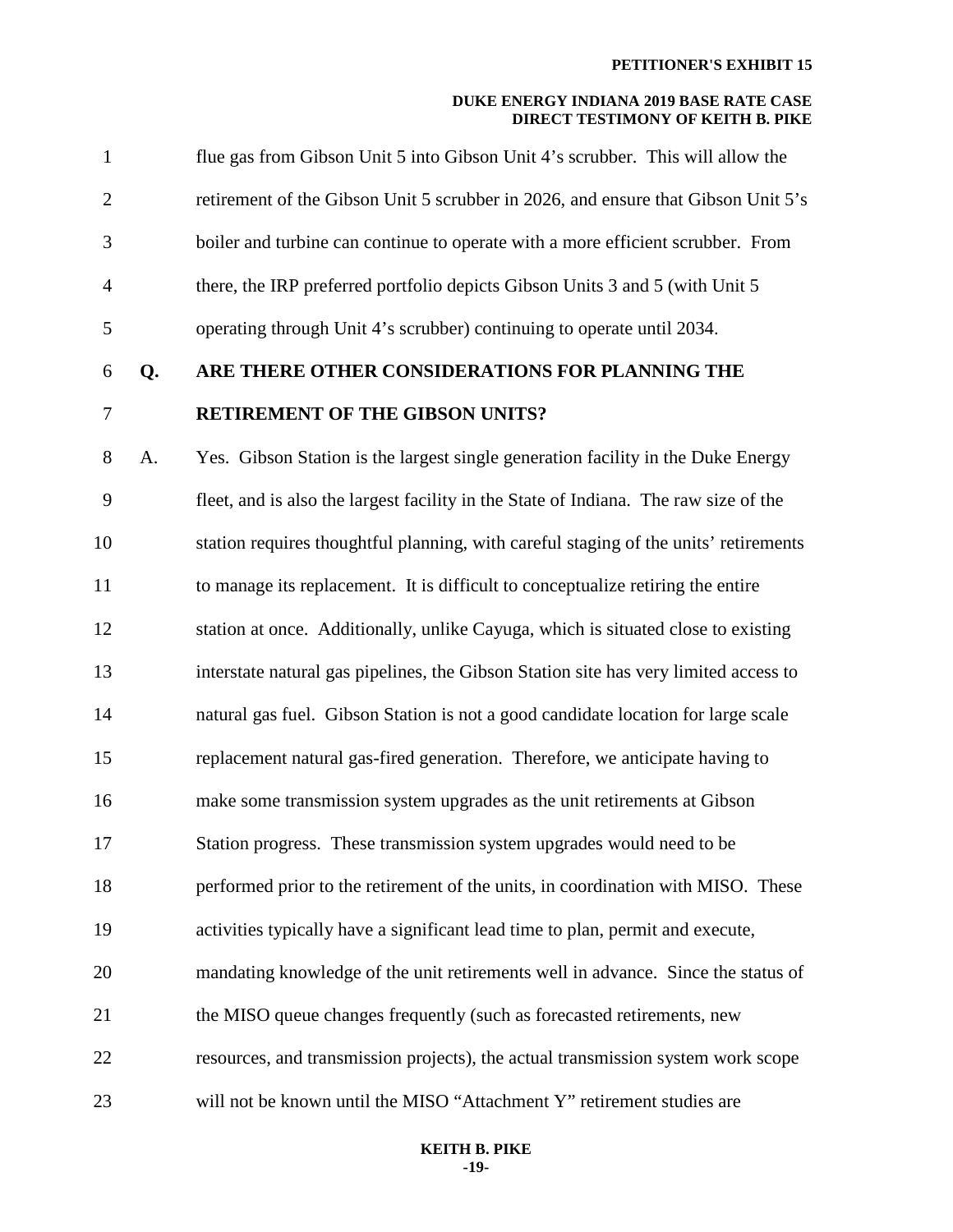1 performed closer to the anticipated unit retirement dates. We expect that staging 2 the retirement of the Gibson units will help spread out this burden and facilitate 3 management of the transmission system reliability. 4 **Q. WHAT ARE THE RESULTING LIVES OF THE GIBSON UNITS 3, 4,**  5 **AND 5 FROM THE IRP PREFERRED PORTFOLIO AND THE NEW** 6 **DEPRECIATION STUDY?**  7 A. The retirement dates for Gibson Units 4, 3 and 5 reflected in the IRP preferred 8 portfolio are 2026, 2034, and 2034 respectively. This results in lives of 47 years 9 for Gibson Unit 4, 56 years for Gibson Unit 3, and 52 years for Gibson Unit 5. 10 **Q. DO YOU CONSIDER THE RESULTING USEFUL LIVES OF THESE** 11 **GIBSON UNITS TO BE REASONABLE?**  12 A. Yes, I do. The resulting lives of Gibson Units 3 and 5 are again right in the mid-13 to-high end of the range of our peers, and the life of Gibson Unit 5 has been 14 increased by re-using Gibson Unit 4's scrubber. Further, for all the reasons I have 15 discussed, the staging of the retirement of Gibson Station must be well managed 16 in time. One unit must be the one to go first, and based on current conditions and 17 known constraints, Gibson Unit 4 is that best candidate unit. That said, there may 18 be technical advantages to retiring all of Gibson Unit 5 first (simply swapping the 19 retirement order of Units 4 and 5), avoiding the complexity of a tie-in flue-gas 20 duct to continue using the Unit 4 scrubber. While, as I discussed earlier, retiring 21 Unit 5 first would reduce the amount of near-term diversification benefit for 22 customers, if agreement on the retirement can be reached with the Gibson Unit 5 23 Joint Owners, it could be a reasonable option.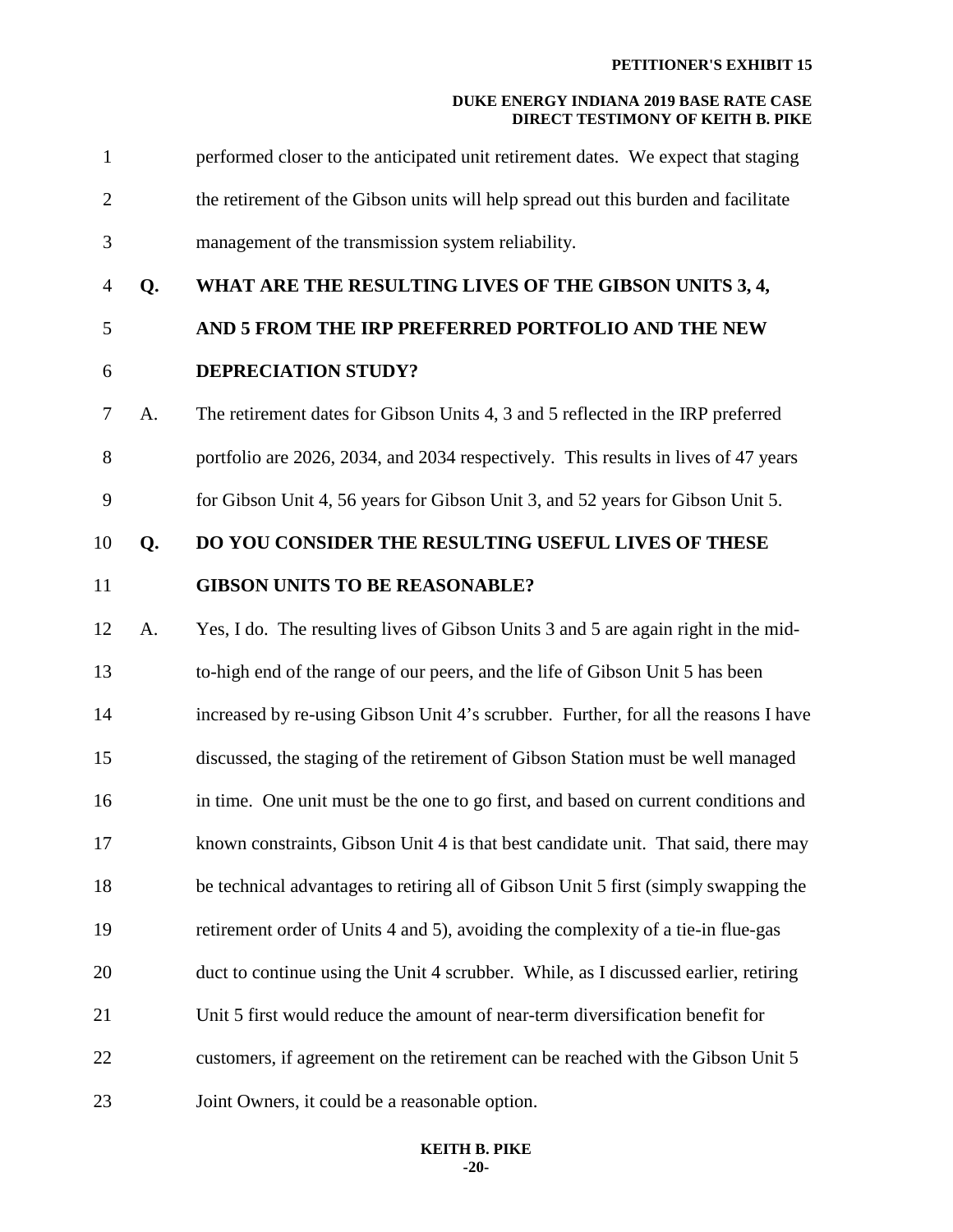## 1 **Q. PLEASE DESCRIBE THE NOBLESVILLE COMBINED CYCLE**  2 **STATION.**

3 A. Noblesville Station is a unique 3x2 repowered natural gas-fired combined cycle 4 generation facility. Three combustion turbines with heat recovery steam 5 generators were installed in 2003, providing incremental power output, and 6 providing steam to feed two existing steam turbine generators at the site from 7 1950 still housed in the original building. These steam units were originally coal-8 fired, but the coal boilers were retired in 2003 when the repowering project went 9 into service. Noblesville is an efficient well-operating plant, but the mix of 10 equipment vintages presents a challenge to managing its eventual retirement.

11 **Q. PLEASE SUMMARIZE THE RATIONALE FOR THE RETIREMENT OF** 

12 **THE NOBLESVILLE COMBINED CYCLE STATION AS SHOWN IN** 

## 13 **THE IRP PREFERRED PORTFOLIO.**

14 A. For Noblesville Station, the retirement date of 2038 from the prior depreciation 15 study resulted in lives of 36 years for the combustion turbines, and 89 years for 16 the repowered steam turbines. Should the Company assume a general industry 17 standard expectation of 40 years of life for CTs, the Noblesville steam turbines 18 would be over 90 years old at end of their life. Ninety years is not a reasonable 19 assumption for longevity of this equipment, especially considering that the station 20 has been running at very strong capacity factors recently. Therefore, by 21 reasonable necessity, the preferred portfolio has the CTs retiring at the same time 22 as the steam turbines, with the age of the steam turbines driving the date. In terms 23 of fit to the overall system retirement trajectory, the Noblesville Station retirement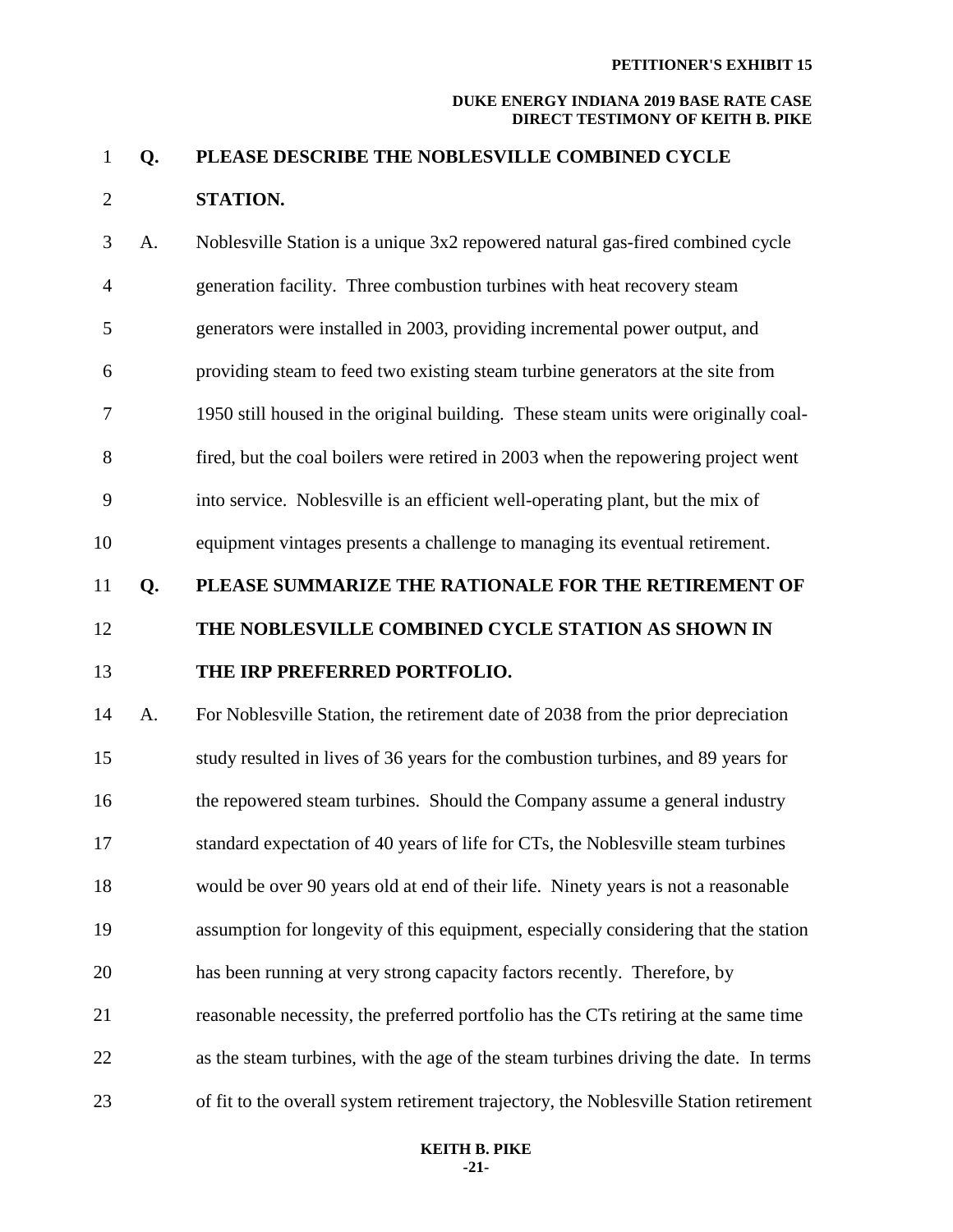| 1              |    | date of 2034, coincident with Gibson Units 3 and 5 retirements, results in a 31-   |
|----------------|----|------------------------------------------------------------------------------------|
| $\overline{2}$ |    | year life for the CTs and an 84-year life for the steam turbines. The combined     |
| 3              |    | block size of Gibson Units 3 and 5, and Noblesville (1,204 MW including Duke       |
| $\overline{4}$ |    | Energy Indiana's ownership share of Unit 5) is a practical size for replacement    |
| $\mathfrak{S}$ |    | considerations of base load generation assets.                                     |
| 6              | Q. | ARE THERE OTHER OPTIONS FOR MANAGING THE END OF LIFE                               |
| 7              |    | OF THE VASTLY DIFFERENTLY COMPONENT AGES AT                                        |
| $8\,$          |    | <b>NOBLESVILLE?</b>                                                                |
| 9              | A. | Yes, there is one other realistic option that would be technically possible, but   |
| 10             |    | likely cost prohibitive. The station could be reconfigured for simple cycle        |
| 11             |    | operation of the combustion turbines upon the retirement of the steam turbine      |
| 12             |    | generators. Unfortunately, this would require significant modifications to the CT  |
| 13             |    | exhausts. The current stacks are not designed for the direct high temperature      |
| 14             |    | exhaust gas of the turbines, so the heat recovery steam generators would need to   |
| 15             |    | be promptly demolished to make way to install new exhaust stacks. Additionally,    |
| 16             |    | the fuel pre-heater would have to be replaced, as the current pre-heater is steam  |
| 17             |    | fed. The control system would also have to be reprogrammed. Conversely,            |
| 18             |    | however, as I discussed for Cayuga and Gibson, a tradeoff could be avoided (or at  |
| 19             |    | least deferred) transmission system upgrade costs.                                 |
| 20             |    | Overall, simple cycle conversion of Noblesville is a technically feasible          |
| 21             |    | option, but would require a substantial capital investment and a long conversion   |
| 22             |    | outage (primarily for demolition and stack construction). Further, the remaining   |
| 23             |    | life of the converted units may only be another ten years after conversion, making |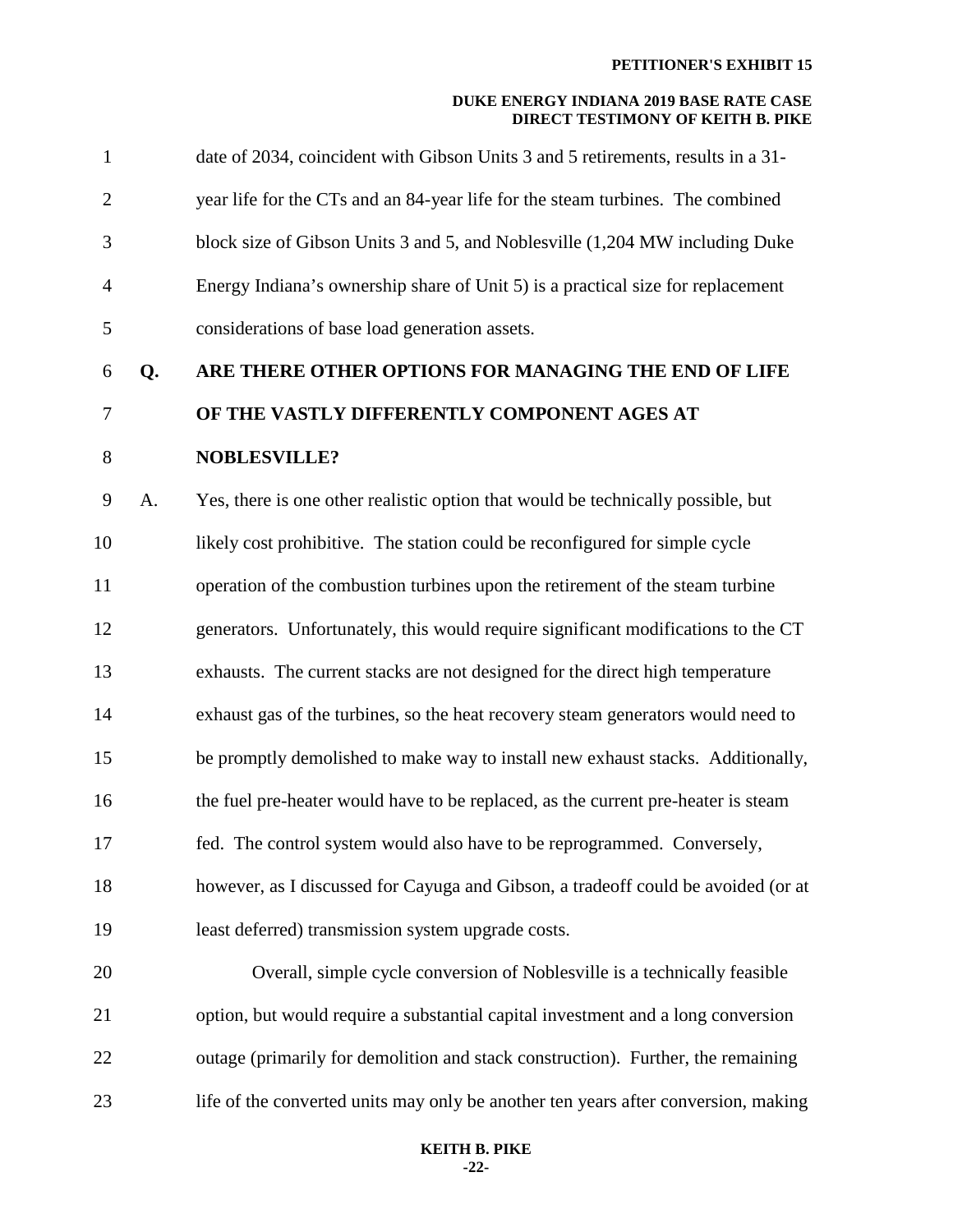| $\mathbf{1}$   |    | it unlikely that this option would be economic. While this option may deserve       |
|----------------|----|-------------------------------------------------------------------------------------|
| $\overline{2}$ |    | due consideration as the Noblesville retirement date approaches, we believe it is   |
| 3              |    | most appropriate today to plan for coincident retirement of the entire facility as  |
| $\overline{4}$ |    | discussed above.                                                                    |
| 5              | Q. | WHAT IS THE RESULTING LIFE OF NOBLESVILLE PER THE IRP                               |
| 6              |    | PREFERRED PORTFOLIO?                                                                |
| 7              | A. | The retirement date for Noblesville Station in the IRP preferred portfolio is 2034. |
| 8              |    | This results in lives of 31 years for the CTs, and 84 years for the steam units.    |
| 9              | Q. | DO YOU CONSIDER THE RESULTING USEFUL LIVES OF THE                                   |
| 10             |    | <b>COMPONENTS OF NOBLESVILLE TO BE REASONABLE?</b>                                  |
| 11             | A. | I do, but I remain concerned that 84 years of age on the steam units is still a     |
| 12             |    | stretch from a technical standpoint. As discussed above, the option of simple       |
| 13             |    | cycle conversion of the station could extend the life of the CTs, but at a cost.    |
| 14             |    | That option can be considered down the road, as 2034 approaches.                    |
| 15             | Q. | PLEASE SUMMARIZE THE RATIONALE FOR THE RETIREMENTS                                  |
| 16             |    | OF GIBSON UNITS 1 AND 2 IN THE DEPRECIATION STUDY.                                  |
| 17             | А. | The new depreciation study shows a retirement date for Gibson Units 1-2 of 2038,    |
| 18             |    | giving those units the longest life expectation of any of the scrubbed units at 62  |
| 19             |    | years and 63 years respectively. These retirements remain outside the window of     |
| 20             |    | the IRP preferred portfolio, and hence have not been explicitly analyzed. The       |
| 21             |    | prior depreciation study showed these units having a useful life expectation of     |
| 22             |    | about 66 years. With the exception of three of IPL's Petersburg units, and the      |
| 23             |    | OVEC units (Clifty Creek and Kyger Creek, which have a complicated ownership        |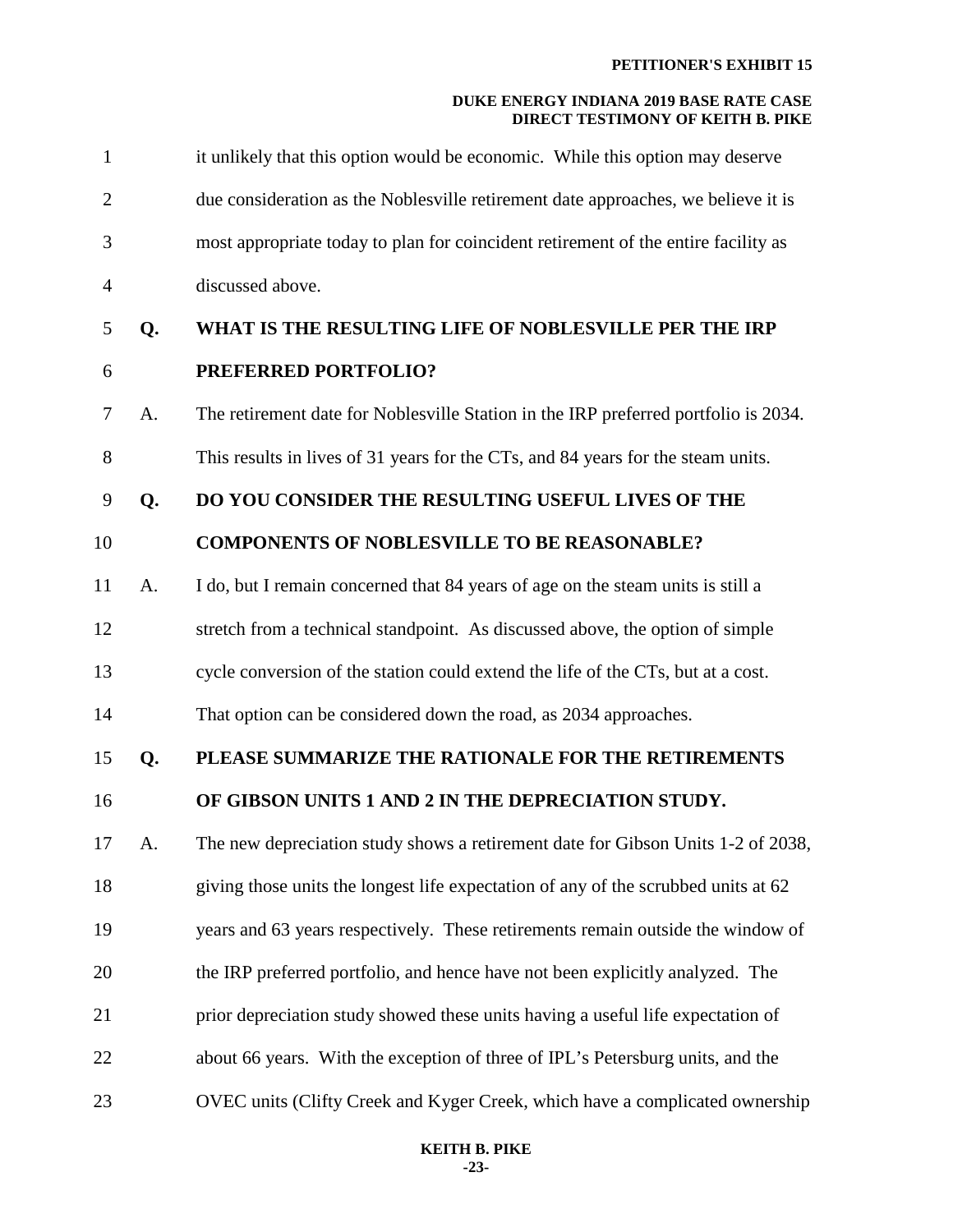| $\mathbf{1}$   | structure), Gibson Units 1-2 would achieve the longest life of any of the other      |
|----------------|--------------------------------------------------------------------------------------|
| $\overline{2}$ | remaining scrubbed coal units with retirement dates identified among our peer        |
| 3              | IOUs, as shown in Table 1.                                                           |
| $\overline{4}$ | While the overall site economy of scale for operating cost efficiency is             |
| 5              | expected to decrease as each of Gibson Units 3-5 retire, Gibson Units 1-2 share      |
| 6              | many common systems that will enable ongoing economic operation as a two-unit        |
| 7              | site. Gibson Units 1-2 are essentially housed in a completely separate building      |
| 8              | from Units 3-5; management and engineering offices, the maintenance shop, as         |
| 9              | well as the Unit 1-2 control room are all located in this separate building. This    |
| 10             | separation will enable efficient management of the site while Units 3-5 may be       |
| 11             | undergoing decommissioning and demolition activities, likely starting with Unit 5    |
| 12             | and working inward. Gibson Units 1-2 also share many operating systems,              |
| 13             | including the scrubber reactant preparation, and waste handling and fixation         |
| 14             | systems, as well as a common stack. The Gibson Unit 1-2 scrubbers are the            |
| 15             | newest installed at the site, in-service in 2007. The Gibson Unit 1-2 precipitators  |
| 16             | were also built anew in the 1990s; the precipitators were built very large, with the |
| 17             | latest technology, operated initially with less corrosive lower sulfur coal, and     |
| 18             | continue to be in excellent mechanical and electrical condition today. So once       |
| 19             | again, notwithstanding that Gibson Units 1-2 have the oldest boilers and turbines    |
| 20             | at the site, the age, condition, and performance of their environmental controls,    |
| 21             | along with other inherent operating efficiencies, dictate they be retired last and   |
| 22             | together.                                                                            |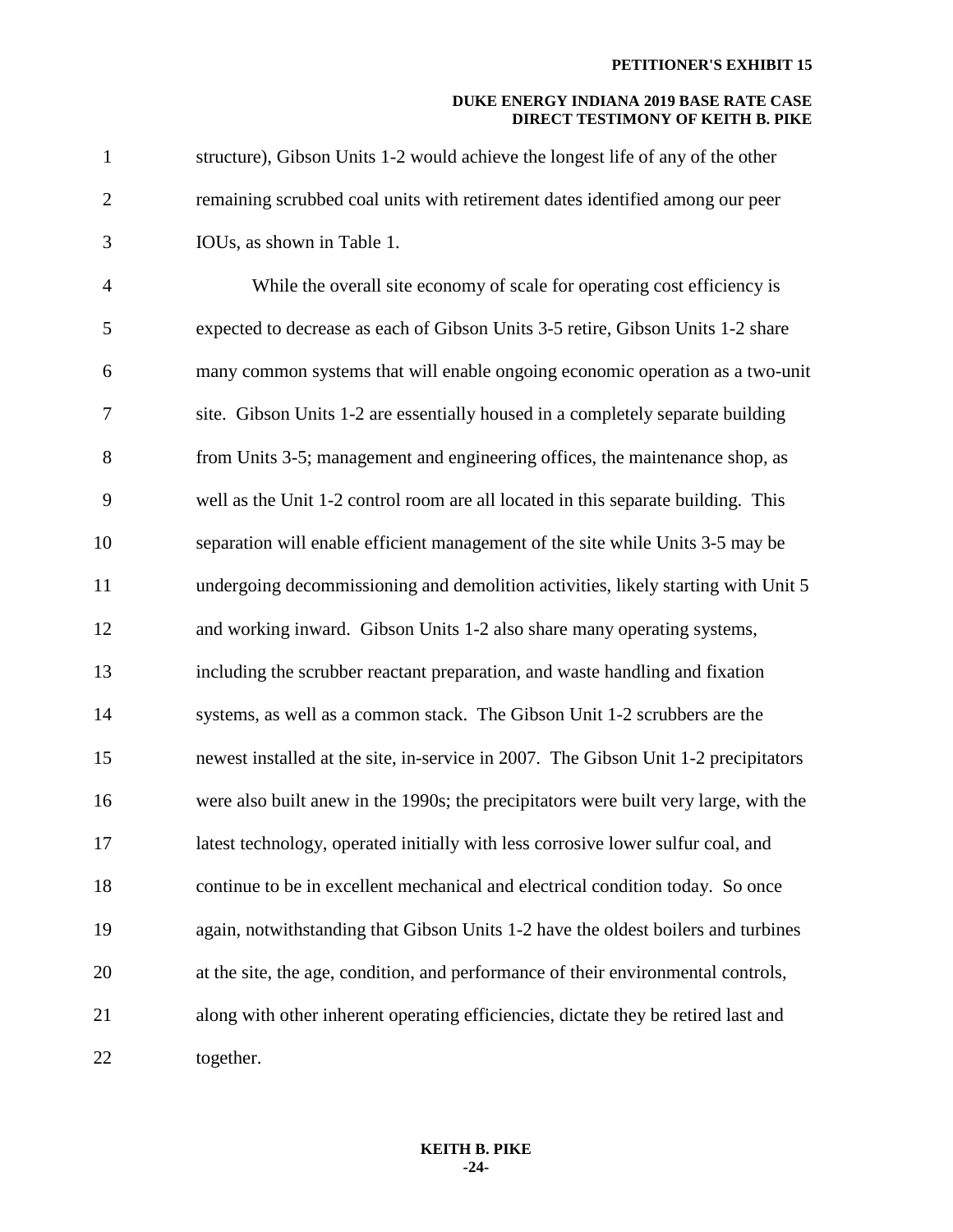## 1 **Q. DO YOU CONSIDER THE RESULTING USEFUL LIVES OF GIBSON**  2 **UNITS 1 AND 2 TO BE REASONABLE?**

3 A. Yes. As discussed in detail in Section 5 of the IRP, across the range of future 4 scenarios and generation portfolios analyzed, the analysis tended to maintain 5 operation of at least a couple of coal units past the twenty-year planning horizon, 6 even in scenarios more adverse to coal. Said differently, not all of the coal units 7 were economically retired in the twenty-year period. Therefore, it is reasonable to 8 see some longer life coal units remain in the fleet, and Gibson Units 1-2 best fit 9 that bill.

## 10 **Q. PLEASE DISCUSS THE SELECTION OF OTHER RETIREMENT DATES**

## 11 **THAT ARE BEYOND THE TWENTY-YEAR IRP PLANNING HORIZON.**

12 A. Edwardsport IGCC, most of the simple cycle CTs, Markland Hydro, and the new 13 solar facilities all have retirement dates in the new depreciation study beyond the 14 IRP twenty-year planning horizon. Being the newest large scale generating unit 15 in the fleet, the retirement date for Edwardsport IGCC was not changed (except 16 for minor realignment to the MISO planning year) from the date previously 17 approved in Cause No. 43114 IGCC-8. Similarly, the expected lives for Crane Solar and Camp Atterbury Microgrid<sup>[7](#page-25-0)</sup> are as previously approved in Cause Nos. 19 44734 and 45002, respectively. For Markland Hydro, the retirement date was 20 extended to match the new FERC license expiration date.<sup>[8](#page-25-1)</sup> The Markland units

<span id="page-25-1"></span><span id="page-25-0"></span> $\overline{a}$  $7$  Camp Atterbury Microgrid is expected to be in service by the end of 2019. <sup>8</sup> [https://www.ferc.gov/industries/hydropower/gen-info/licensing/active](https://www.ferc.gov/industries/hydropower/gen-info/licensing/active-licenses.xls?csrt=266297369005558339)licenses.xls?csrt=266297369005558339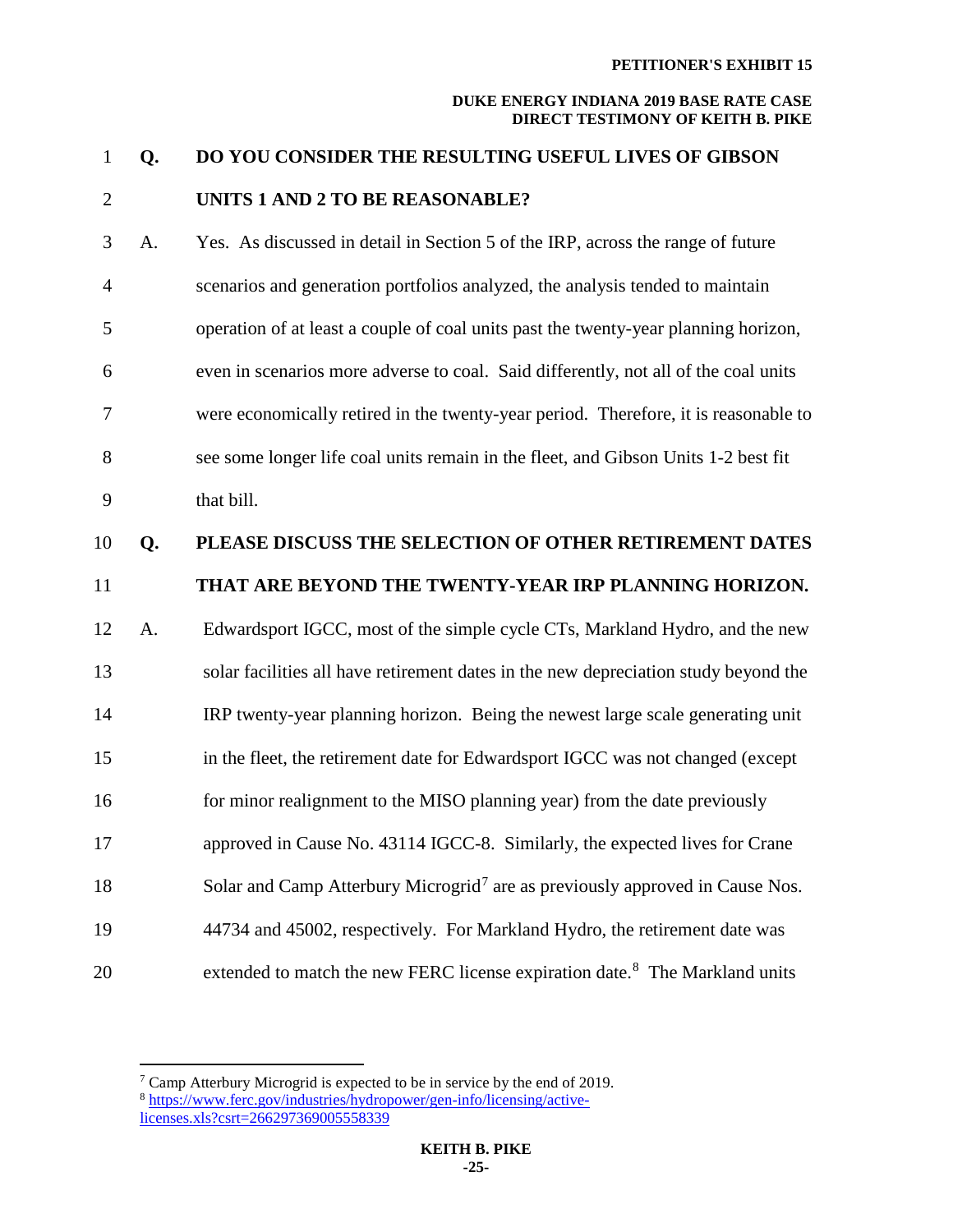1 are in the process of receiving major overhauls to support the extended 2 operational life.

3 Next, Duke Energy Indiana has about 1,500 MW of simple cycle CT units 4 at four sites (Henry County, Madison, Vermillion, and Wheatland) that were all 5 built around the same time (2000-2001). However, these units did not enter the 6 Duke Energy Indiana system simultaneously, affording customers a ramp into 7 their costs. Using a simple common industry asset life, these units would all retire 8 at essentially the same time. While not analyzed as part of the 2018 IRP given its 9 shorter planning horizon, this would likely necessitate capacity replacement in 10 one large block. Again, to manage the overall staging of retirements and 11 replacements, we think it is reasonable to consider injecting some separation into 12 these retirement dates, even if some units would retire a little earlier than the 13 industry average, while some units retire a little later.

14 The type of unit and operational duty of the units can be used as good 15 measures of which may run longer or shorter. All of these units are frame design 16 units (meaning they were explicitly designed for the purpose of stationary power 17 production) except for Henry County, which are aero-derivative units (meaning 18 their design was derived from jet engines). Aero-derivative units are generally 19 less robust than frame design units. Further, the following table shows the 20 average number of historical starts per unit, per year, which is a good indication 21 of unit duty for a simple cycle CT.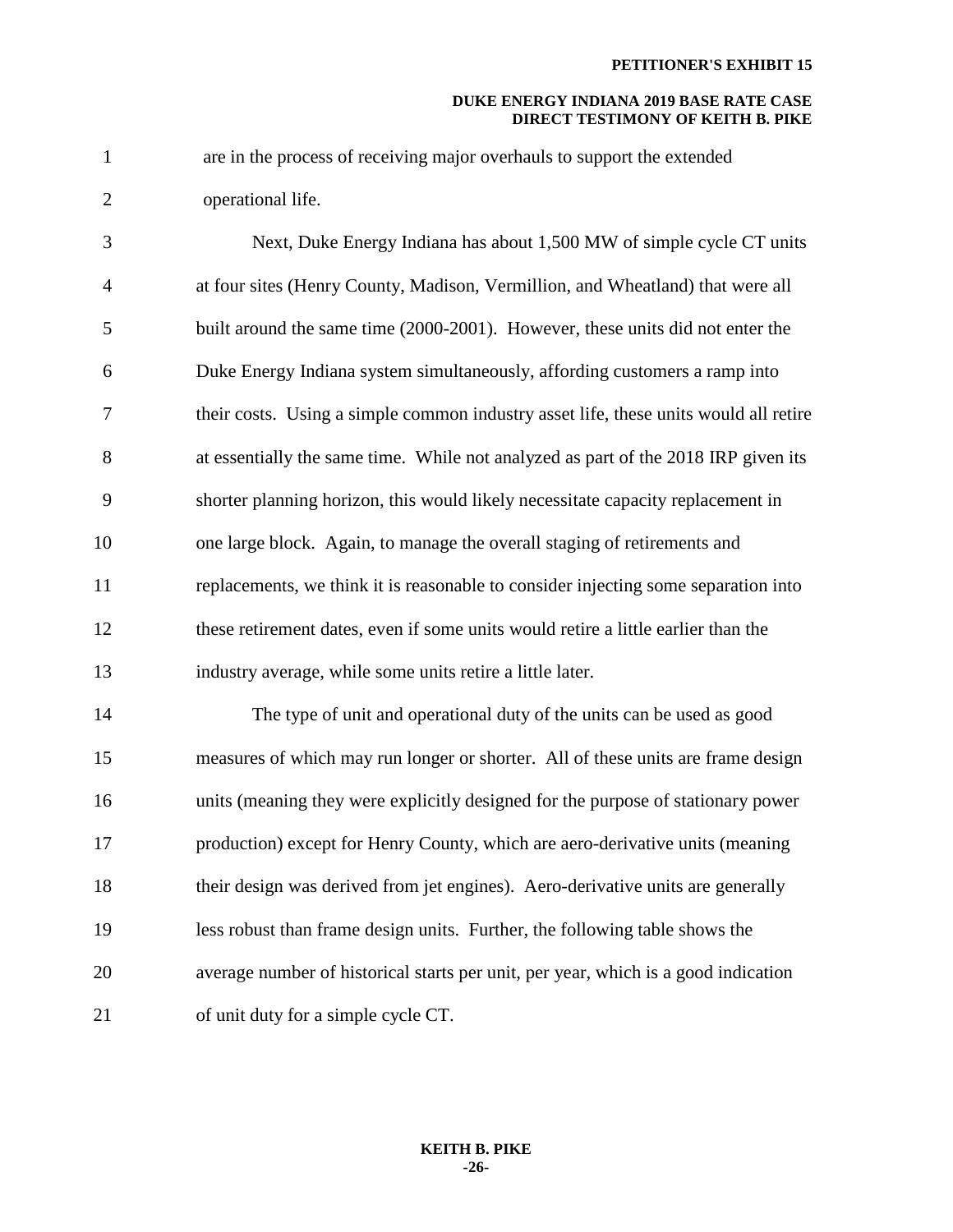## 1 **Table 3: Simple Cycle CT Historic Operational Duty**

|                     | Over Life | Past 5 Years | <b>Station MW</b> |
|---------------------|-----------|--------------|-------------------|
| <b>Henry County</b> | 148       | 181          | 129               |
| Madison             | 97        | 124          | 566               |
| <b>IWheatland</b>   | 34        | 45           | 355               |
| Vermillion          | 34        | 44           | 450               |

## **Unit Average Starts per Year**

2 As can be seen, Henry County and Madison have been operated much 3 more heavily than Vermillion and Wheatland. With its heavy operation and aero-4 derivative design, it is reasonable for Henry County to be assumed to have the 5 shortest life expectation, selected at 37 years (a reduction from the 40 years in the 6 prior depreciation study), and retire in 2038. Combined with the Gibson Unit 1-2 7 retirements in that year, the retirement block size is 1,389 MW. This again is a 8 manageable size for potential replacement with a natural gas combined cycle unit 9 with duct burning, providing both the base load and intermediate/peaking 10 capabilities. As the 2018 IRP does not opine on the replacement of Gibson Units 11 1-2 or Henry County, other types of replacement capacity technologies could also 12 certainly be competitive by then. We are not making any replacement technology 13 recommendations for these retirements at this time. 14 Lastly, Madison is assumed to retire next at 41 years of life, followed by a 15 slightly longer life for Vermillion and Wheatland at 43 years. From a group 16 depreciation rate perspective, the average of the CT facilities with separated 17 retirement dates (including Cayuga Unit CT4) is not significantly different from if 18 the retirement dates were not separated. However, from a resource planning 19 perspective, this logical staging of retirements provides reasonably manageable 20 blocks of peaking capacity for replacement.

#### **KEITH B. PIKE -27-**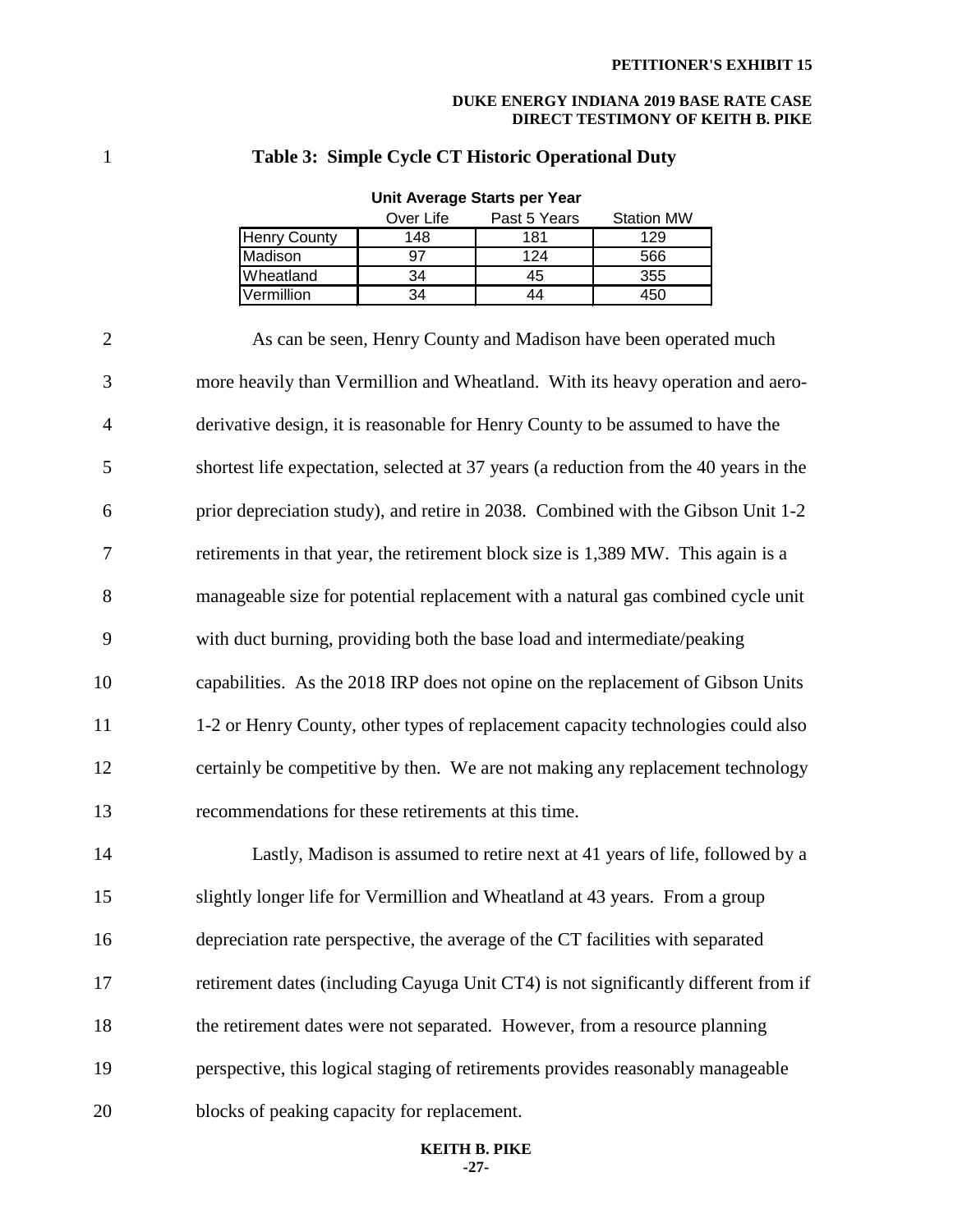| $\mathbf{1}$   |    | IV. FUTURE ENVIRONMENTAL RISKS                                                          |
|----------------|----|-----------------------------------------------------------------------------------------|
| $\overline{2}$ | Q. | WHAT ENVIRONMENTAL RISKS ARE MOST HEAVILY                                               |
| 3              |    | <b>INFLUENCING DUKE ENERGY INDIANA'S PLAN FOR THE FUTURE?</b>                           |
| $\overline{4}$ | A. | The climate change issue in general, and carbon dioxide $(CO2)$ emissions from          |
| 5              |    | our coal generating fleet in particular, weigh heavy on Duke Energy's future            |
| 6              |    | planning. This is being driven primarily based on three evolving sets of                |
| 7              |    | circumstances. First is the likelihood that an economic signal (such as a tax or        |
| 8              |    | other price structure) will be imposed at some point on $CO2$ emissions through         |
| 9              |    | federal or other policies. Second is the fact that customer, investor, and other        |
| 10             |    | stakeholder expectations have been increasing that Duke Energy and our peer             |
| 11             |    | utilities should be working to significantly reduce our $CO2$ emissions, sooner         |
| 12             |    | rather than later, whether there is a governing federal (or other) policy or not.       |
| 13             |    | And third is Duke Energy's own corporate commitment to reduce its overall               |
| 14             |    | carbon footprint. <sup>9</sup> These important signposts are prompting us to review our |
| 15             |    | assumptions about how long our existing coal-fired assets, in particular, can           |
| 16             |    | reasonably remain in operation.                                                         |
| 17             | Q. | WHAT MECHANISMS ARE IN PROCESS TODAY THAT COULD                                         |
| 18             |    | <b>RESULT IN THE REGULATION OF CO2 EMISSIONS?</b>                                       |
| 19             | A. | In June of 2019, the U.S. Environmental Protection Agency ("EPA") finalized the         |
| 20             |    | Affordable Clean Energy ("ACE") rule. This rule, proposed in August 2018,               |
| 21             |    | seeks to reduce $CO2$ emissions from existing coal-fired steam electric generating      |

<span id="page-28-0"></span><sup>&</sup>lt;sup>9</sup> See the 2018 Duke Energy Sustainability Report at https://sustainabilityreport.duke-energy.com/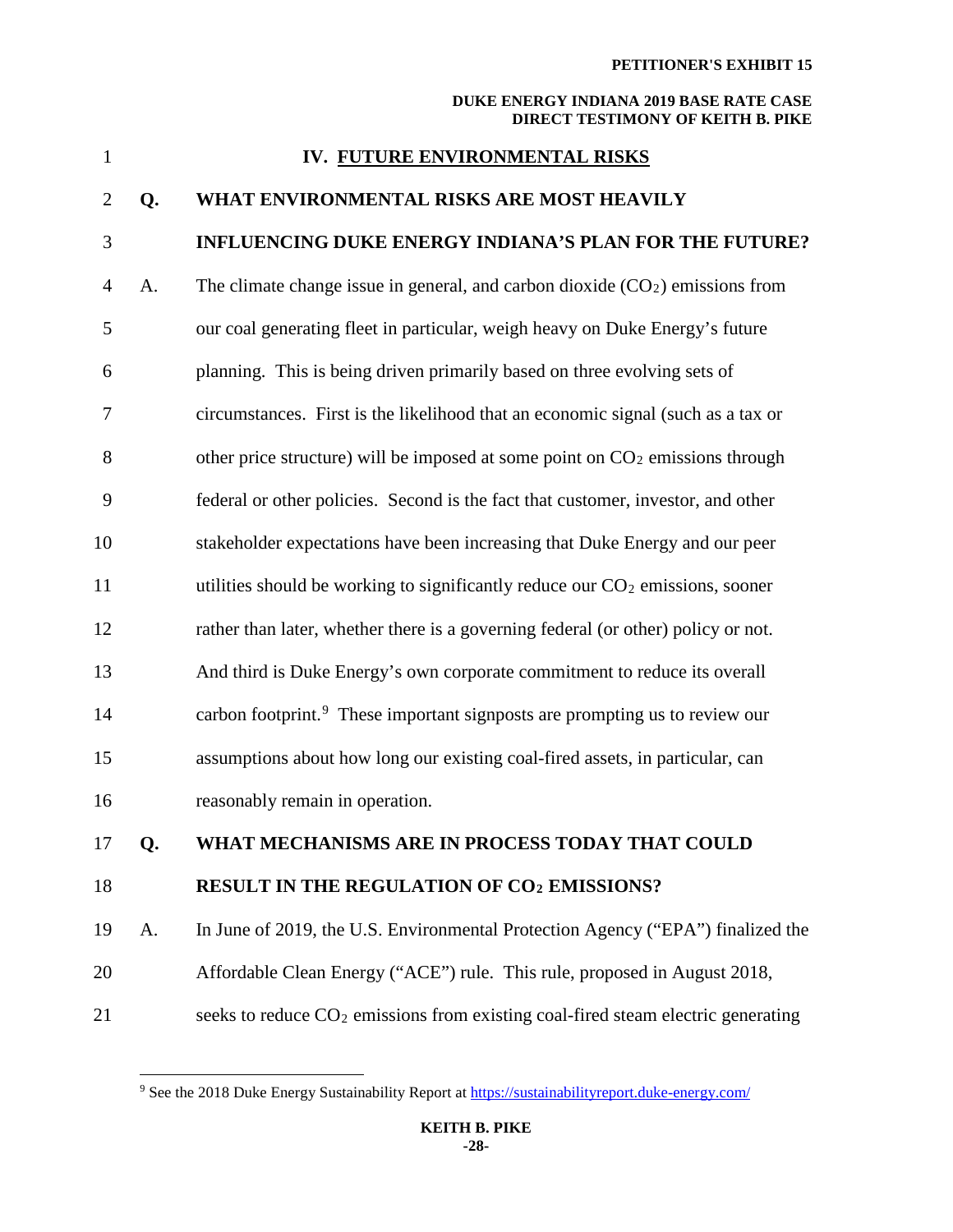| $\mathbf{1}$   |    | units. It requires states to develop implementation plans establishing $CO2$             |
|----------------|----|------------------------------------------------------------------------------------------|
| $\overline{2}$ |    | emission rate limits (in pounds of $CO2$ per megawatt-hour) at the unit level. The       |
| 3              |    | $CO2$ emission rate limits will be based on generation efficiency improvements           |
| $\overline{4}$ |    | that can be adopted "inside the fence" at existing power plants. The ACE rule            |
| 5              |    | lists six individual "candidate technologies" for efficiency improvements that           |
| 6              |    | states should consider for application at individual generating units. <sup>10</sup> EPA |
| 7              |    | finalized the ACE rule on June 19, 2019. Once published in the Federal Register,         |
| 8              |    | States will have three years to develop implementation plans. Compliance will be         |
| 9              |    | required generally within two years after state plan approval by EPA, or roughly         |
| 10             |    | in the 2024-2025 timeframe. The ACE rule replaces the Clean Power Plan                   |
| 11             |    | $("CPP")$ . <sup>11</sup>                                                                |
| 12             | Q. | WHAT IMPACT WILL THE ACE RULE HAVE ON THE OPERATION                                      |
| 13             |    | OF DUKE ENERGY INDIANA'S GENERATING UNITS?                                               |
| 14             | A. | While the requirements won't be known until the state implementation plan is             |
| 15             |    | developed, Duke Energy Indiana's Gibson and Cayuga coal-fired units generally            |
| 16             |    | have already installed the most major of the candidate technologies identified in        |

<span id="page-29-0"></span>

<sup>&</sup>lt;sup>10</sup> In addition to improved operating and maintenance practices, the six "candidate technologies" EPA lists in the ACE rule are neural network/intelligent sootblowers; boiler feed pump upgrades; air heater and duct leakage control; variable frequency drives; steam turbine blade path upgrades; and redesign/replace economizer.<br><sup>11</sup> The Clean Power Plan was a regulation promulgated under the Obama administration requiring the

<span id="page-29-1"></span>reduction of  $CO<sub>2</sub>$  emissions from existing electric generating units through three main "building block" actions: Efficiency improvement of generating units; re-dispatching to reduce the output of coal-fired generating units in favor of gas-fired generating units; and installation of new renewable energy resources. It required states to impose either rate-based limits (lbs.  $CO<sub>2</sub>/MWHR$ ) or mass caps (tons of  $CO<sub>2</sub>$  per year) on individual power plants. If states chose mass caps, those would manifest into allowance prices like those in cap-and-trade based programs (such as  $SO<sub>2</sub>$  and NOx). The CPP was stayed in February 2016 in a rare action by the U.S. Supreme Court and never took effect.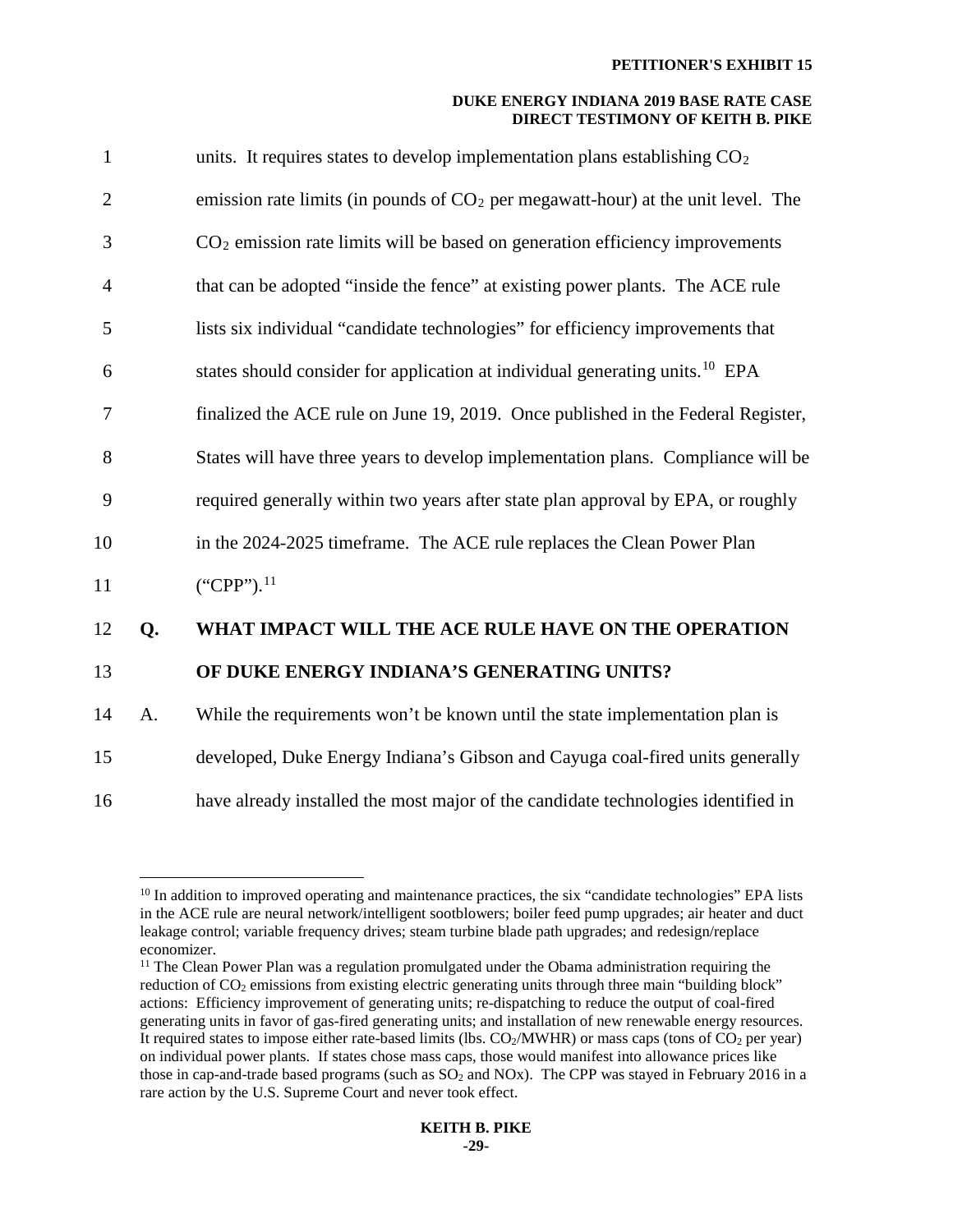| $\mathbf{1}$   |    | the ACE rule. That includes steam turbine blade path upgrades and variable             |
|----------------|----|----------------------------------------------------------------------------------------|
| $\overline{c}$ |    | frequency drives on induced draft fans. Gibson Station also has operating neural       |
| 3              |    | networks on its units. The economizers on the Gibson and Cayuga units have also        |
| $\overline{4}$ |    | already been replaced; they have been optimized for heat recovery while                |
| 5              |    | balancing the required gas temperatures for proper operation of SCR catalyst for       |
| 6              |    | NO <sub>x</sub> removal. The remaining candidate technologies are generally smaller in |
| 7              |    | scope and cost to implement. Therefore, the overall impact of the ACE rule on          |
| 8              |    | the Duke Energy Indiana generating fleet will likely be relatively small from an       |
| 9              |    | investment perspective, although we will have to learn how to operate under the        |
| 10             |    | new $CO2$ emission rate limits. Also, Gallagher will be retired before the             |
| 11             |    | implementation plans would take effect, and the ACE rule is not applicable to          |
| 12             |    | Edwardsport IGCC.                                                                      |
| 13             | Q. | ARE THERE OTHER COURSES OF ACTION THAT COULD RESULT                                    |
| 14             |    | IN THE REGULATION OF CO2 EMISSIONS?                                                    |
| 15             | A. | Yes. Besides the EPA, Congress certainly has the authority to enact new                |
| 16             |    | legislation that would require $CO2$ emission reductions. There has been a long        |
| 17             |    | history of such attempts, but successful legislation has been elusive. Over the        |
| 18             |    | past ten years, numerous federal policy proposals have been (and continue to be)       |
| 19             |    | advanced that would place a price on $CO2$ emissions from the power sector, or         |
| 20             |    | across the economy in general. A prominent past proposal is the Waxman-                |
| 21             |    | Markey cap-and-trade bill from 2009 that would have resulted in estimated 2015         |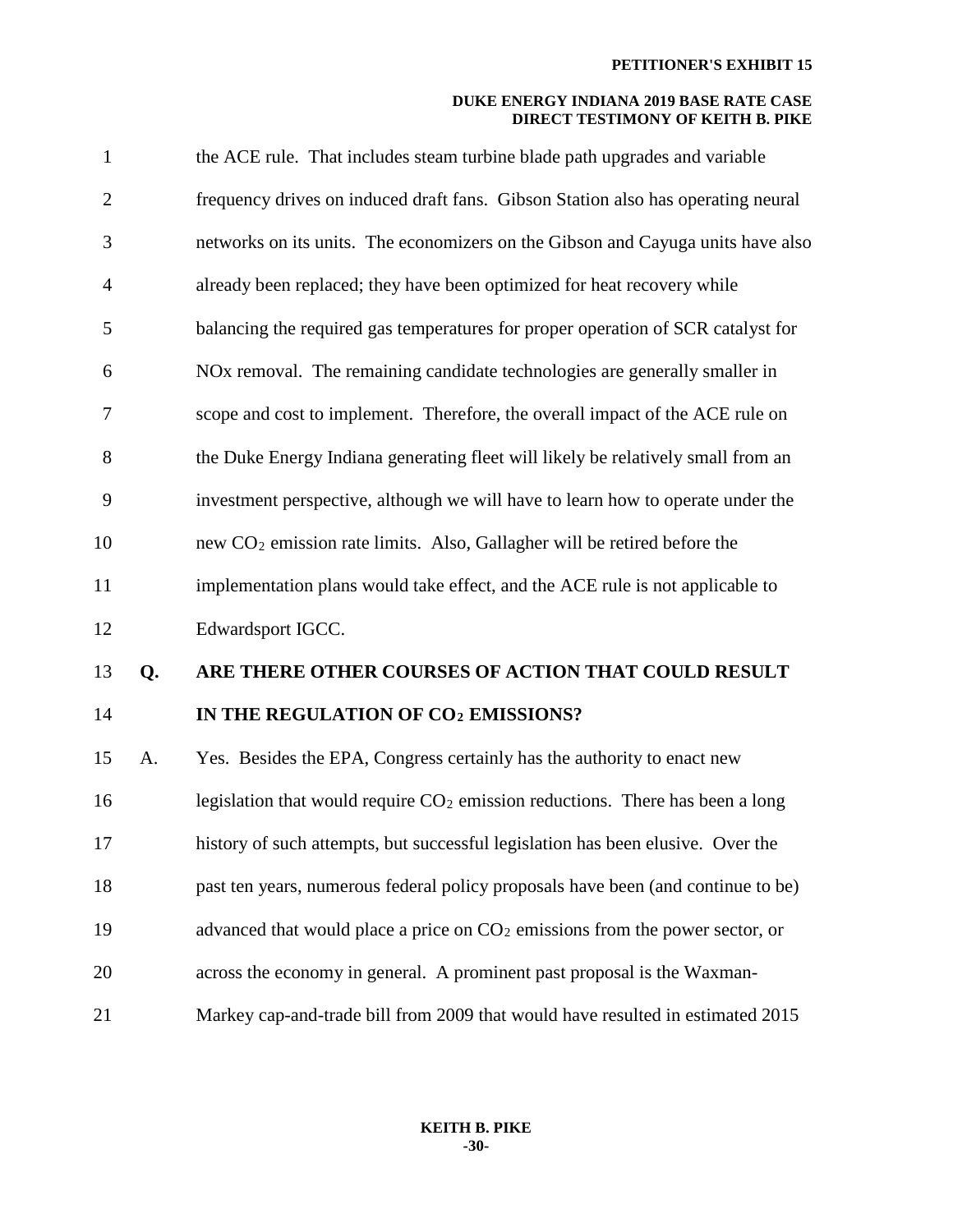| $\mathbf{1}$   |    | market prices for $CO_2$ allowances of between \$10-\$40/ton. <sup>12</sup> More recently, a    |
|----------------|----|-------------------------------------------------------------------------------------------------|
| $\overline{2}$ |    | prominent group of former federal officials is supporting the Climate Leadership                |
| 3              |    | Council's ("CLC") proposal that would impose a $CO_2$ price starting at \$40/ton. <sup>13</sup> |
| $\overline{4}$ |    | Yet another proposal, introduced in the 116th Congress (H.R. 763 sponsored by                   |
| 5              |    | Rep. Deutch (D-FL)), would impose a CO <sub>2</sub> "fee" starting at \$15/ton in 2019,         |
| 6              |    | escalating at \$10/ton per year. Lastly, again recently, is the "Green New Deal"                |
| 7              |    | proposal, being circulated by some Democrats, that would seek to completely                     |
| 8              |    | decarbonize the power industry by 2030. Overall, there is a wide range of                       |
| 9              |    | structure, timing, and degree of potential impact of such $CO2$ regulation                      |
| 10             |    | proposals. Of course, it is impossible to predict what if any legislation or                    |
| 11             |    | regulation may come to fruition in this or any future Congress or administration.               |
| 12             |    | However, it is clear that acting now to reduce carbon dioxide emissions on our                  |
| 13             |    | system will better prepare the Company for any legislation or rules that are                    |
| 14             |    | ultimately enacted, and reduce the cost of compliance in the long term.                         |
| 15             | Q. | IN THE ABSENCE OF SPECIFIC POLICY DIRECTION, HOW IS DUKE                                        |
| 16             |    | <b>ENERGY DEVELOPING ITS STRATEGY AROUND CO2 EMISSIONS?</b>                                     |
| 17             | A. | First and foremost, Duke Energy is listening. Duke Energy's customers,                          |
| 18             |    | investors, and other stakeholders continue to press the Company for carbon                      |
| 19             |    | emission reductions, and to provide more options for low- or zero-carbon energy.                |
|                |    |                                                                                                 |

<span id="page-31-1"></span><span id="page-31-0"></span><sup>&</sup>lt;sup>12</sup> See, for example, [https://www.heritage.org/government-regulation/report/the-economic-impact-waxman](https://www.heritage.org/government-regulation/report/the-economic-impact-waxman-markey)[markey;](https://www.heritage.org/government-regulation/report/the-economic-impact-waxman-markey) and [http://eea.epri.com/pdf/costs-of-climate-policy/405680\\_\\_Understanding\\_Waxman-](http://eea.epri.com/pdf/costs-of-climate-policy/405680__Understanding_Waxman-Markey_Webcast_Final.pdf)[Markey\\_Webcast\\_Final.pdf,](http://eea.epri.com/pdf/costs-of-climate-policy/405680__Understanding_Waxman-Markey_Webcast_Final.pdf) showing allowance prices starting in 2015 at approximately \$10-\$40/ton.  $\frac{13}{13}$  See [https://www.clcouncil.org/.](https://www.clcouncil.org/) The CLC proposal does not specify at this point a starting date or escalation rate.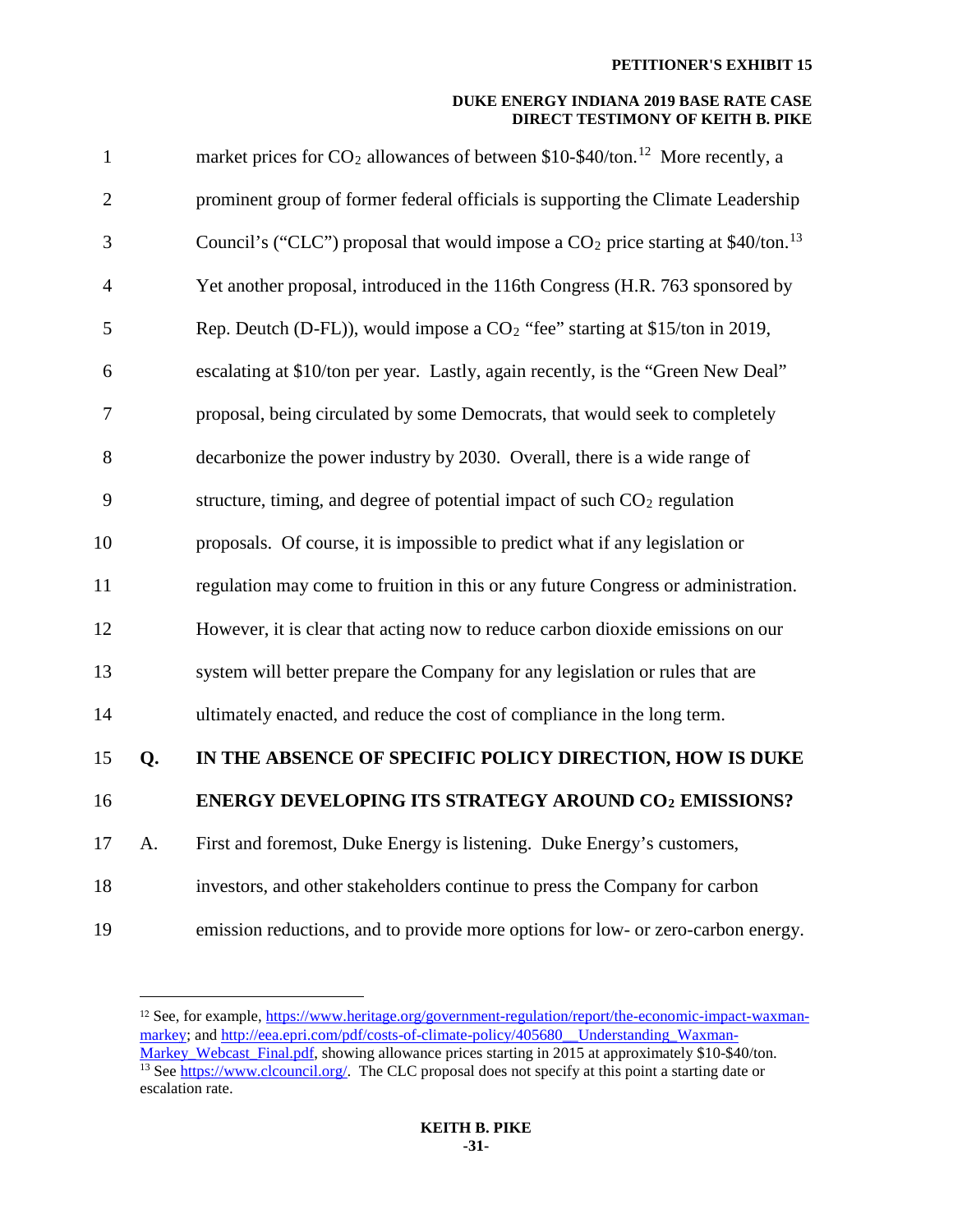| $\mathbf{1}$   |    | For example, the Company is experiencing substantial pressure from investors                |
|----------------|----|---------------------------------------------------------------------------------------------|
| $\overline{2}$ |    | (from both equity and debt holders) to reduce carbon emissions exposure. <sup>14</sup> This |
| 3              |    | issue is even appearing in reports from credit rating firms. <sup>15</sup> Failure to take  |
| $\overline{4}$ |    | meaningful action could hamper the Company's access to capital, and/or increase             |
| 5              |    | the Company's cost of capital thereby raising customer rates. In addition,                  |
| 6              |    | numerous industrial and commercial companies have committed to procure 100%                 |
| 7              |    | renewable energy <sup>16</sup> ; many of these companies are customers of Duke Energy       |
| 8              |    | Indiana. Further, many utility company peers of Duke Energy Indiana have                    |
| 9              |    | committed to significant CO <sub>2</sub> emission reductions. That includes American        |
| 10             |    | Electric Power, which has committed to reduce its $CO2$ emissions 60% below                 |
| 11             |    | 2000 levels by 2030, and 80% below 2000 levels by 2050. And in Indiana,                     |
| 12             |    | NIPSCO plans to reduce $CO2$ emissions 90% by 2030.                                         |
| 13             | Q. | WHAT COMMITMENT HAS DUKE ENERGY MADE TO REDUCE ITS                                          |
| 14             |    | <b>CARBON FOOTPRINT?</b>                                                                    |
| 15             | A. | As detailed in Duke Energy's 2017 Climate Report to Shareholders, the                       |
| 16             |    | Corporation, as a whole, has reduced its $CO2$ emissions by 31 percent since 2005,          |
| 17             |    | and has set its sights on even greater progress. <sup>17</sup> In 2017, Duke Energy         |

<span id="page-32-0"></span> $14$  For example, the Climate Action 100, a group of more than 300 investors with more than \$33 trillion in assets under management, has listed Duke Energy as among its list of 100 focus companies. The group's purpose is "to ensure the world's largest corporate greenhouse gas emitters take necessary action on climate change." The group goes on to state that it therefore supports "the Paris agreement and the need for the world to transition to a lower carbon economy consistent with a goal of keeping the increase in global average temperature to well below 2° Celsius above pre-industrial levels."<br>(https://climateaction100.wordpress.com)

<span id="page-32-1"></span> $^{15}$  See, for example, Moody's Investors Service, "Climate-related disclosures by four major utilities vary in both depth and scope," December 4, 2018.

<span id="page-32-2"></span><sup>&</sup>lt;sup>16</sup> <http://there100.org/companies>

<span id="page-32-3"></span><sup>&</sup>lt;sup>17</sup> https://www.duke-energy.com/\_/media/pdfs/our-company/shareholder-climate-report.pdf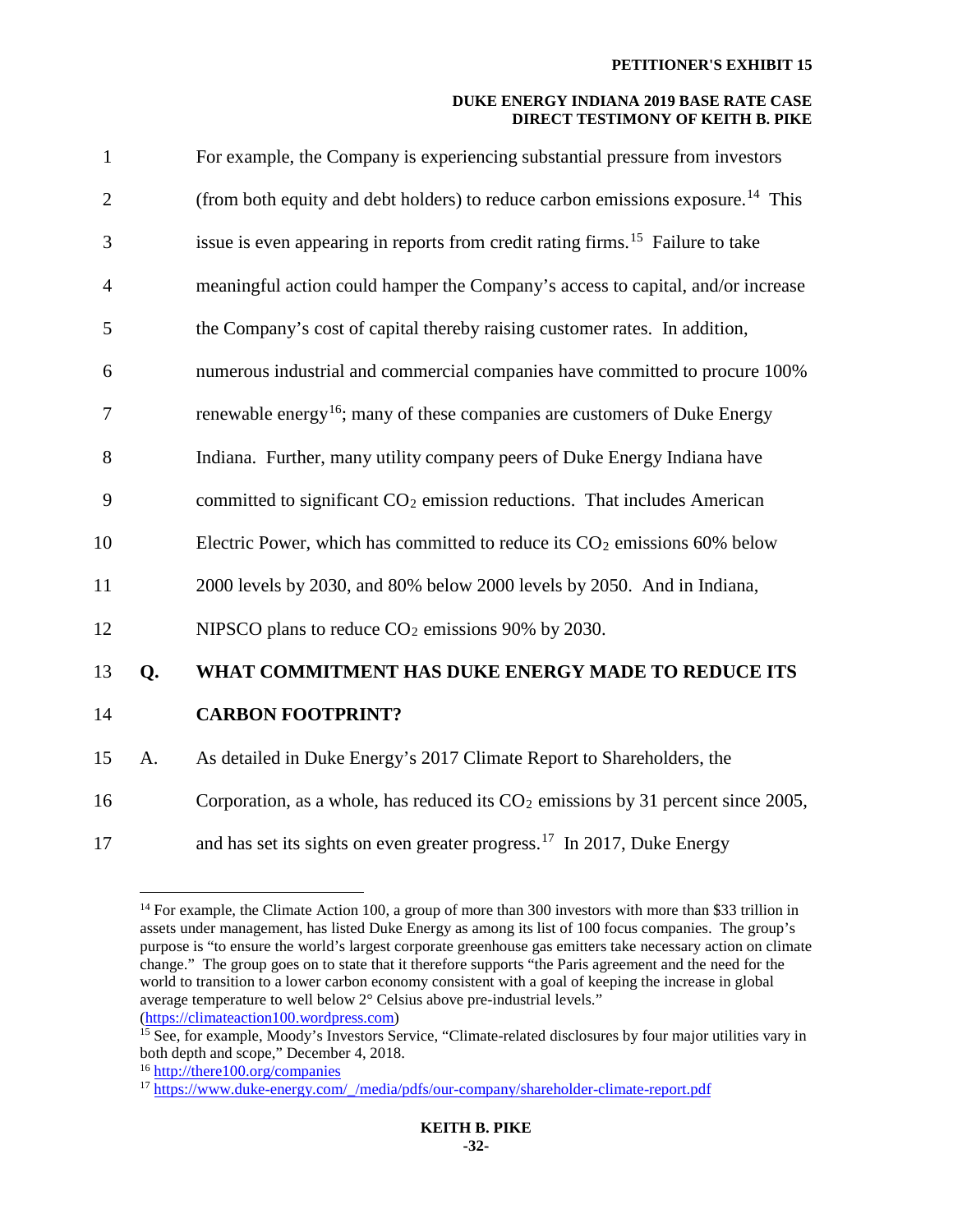| $\mathbf{1}$   |    | established a goal to reduce total CO <sub>2</sub> emissions by 40 percent from 2005 levels |
|----------------|----|---------------------------------------------------------------------------------------------|
| $\overline{2}$ |    | by 2030. But that doesn't mean we intend to stop there. Beyond 2030, the                    |
| 3              |    | Company's long-term strategy will continue to drive carbon out of our system.               |
| $\overline{4}$ | Q. | HOW DOES DUKE ENERGY'S CARBON REDUCTION GOAL                                                |
| 5              |    | <b>COMPARE TO OTHERS IN THE INDUSTRY?</b>                                                   |
| 6              | A. | Figure 1 below shows a compilation of $CO2$ emission reduction goals over time              |
| 7              |    | for several Duke Energy regional peer utilities. There is a broad mix of baseline           |
| 8              |    | years and goal structures represented, including both mass emission and emission            |
| 9              |    | rate (intensity) metrics. Most of Duke Energy's peer utilities' carbon reduction            |
| 10             |    | goals are more aggressive than ours. However, many of the most aggressive                   |
| 11             |    | goals have only been announced in the last twelve to eighteen months, whereas               |
| 12             |    | Duke Energy was among the early movers in setting a commitment. We continue                 |
| 13             |    | to monitor the conditions in the industry, and will adjust our future carbon                |
| 14             |    | emission expectations as able at the appropriate time.                                      |
| 15             |    | See Figure 1 on next page.                                                                  |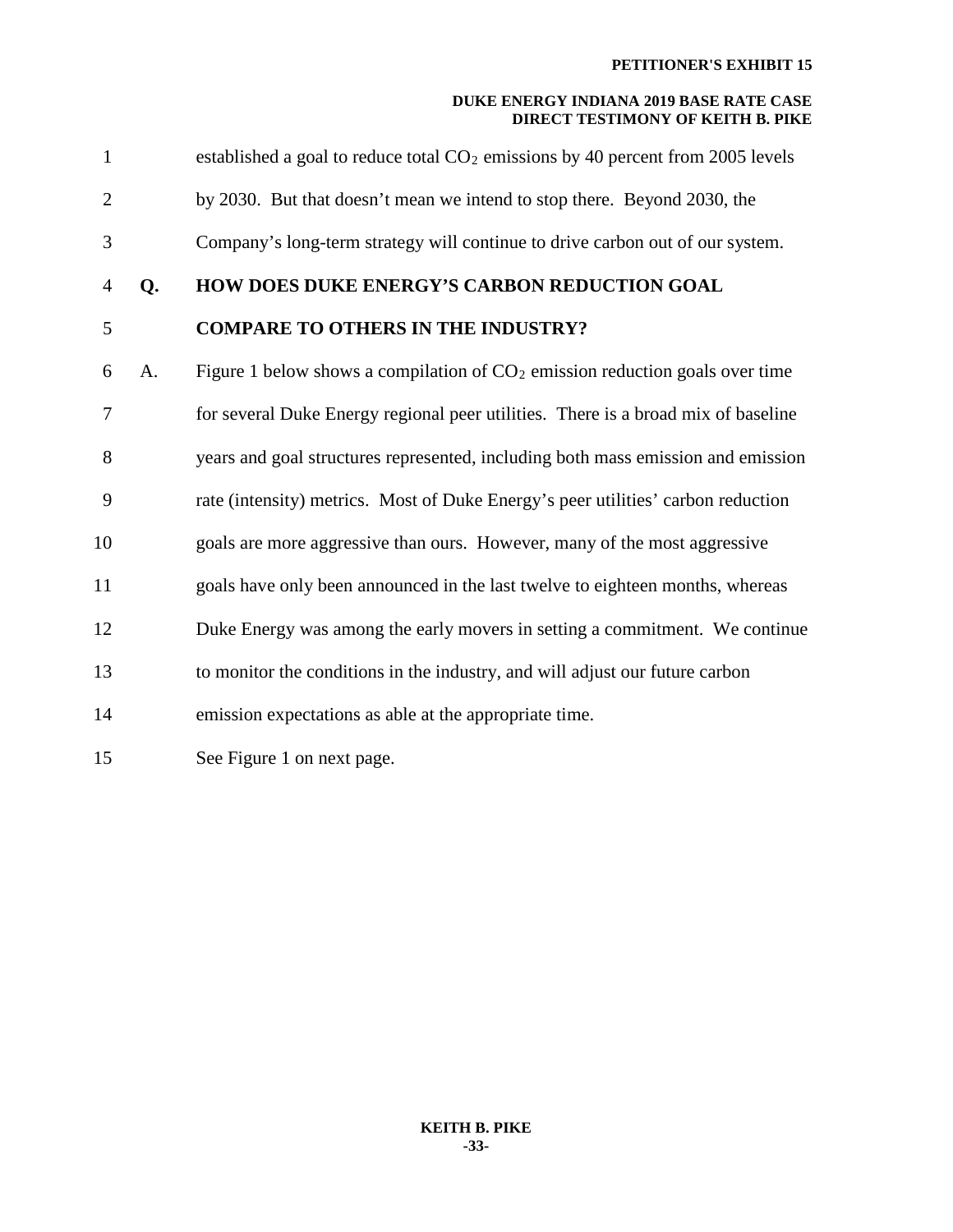

## 1 **Figure 1: Peer Utility Carbon Reduction Goals**

## 2 **Q. WHAT ACTIONS BY DUKE ENERGY INDIANA SUPPORT THE**

## 3 **COMPANY'S ATTAINMENT OF ITS 2030 GOAL?**

4 A. When it was established in 2017, Duke Energy Indiana's contributions to 5 achieving this goal were to come predominantly from generating unit retirements 6 that had already occurred. Relative to other Duke Energy jurisdictions that have 7 baseload nuclear and/or substantial natural gas combined cycle generation, Duke 8 Energy Indiana continues to be relatively coal-heavy, and hence carbon-intensive, 9 in delivering energy. This lack of energy diversity in Indiana is one notable risk 10 that the 2018 IRP preferred portfolio seeks to mitigate. The Cayuga Station and 11 Gibson Unit 4 retirements as shown in the preferred portfolio will further support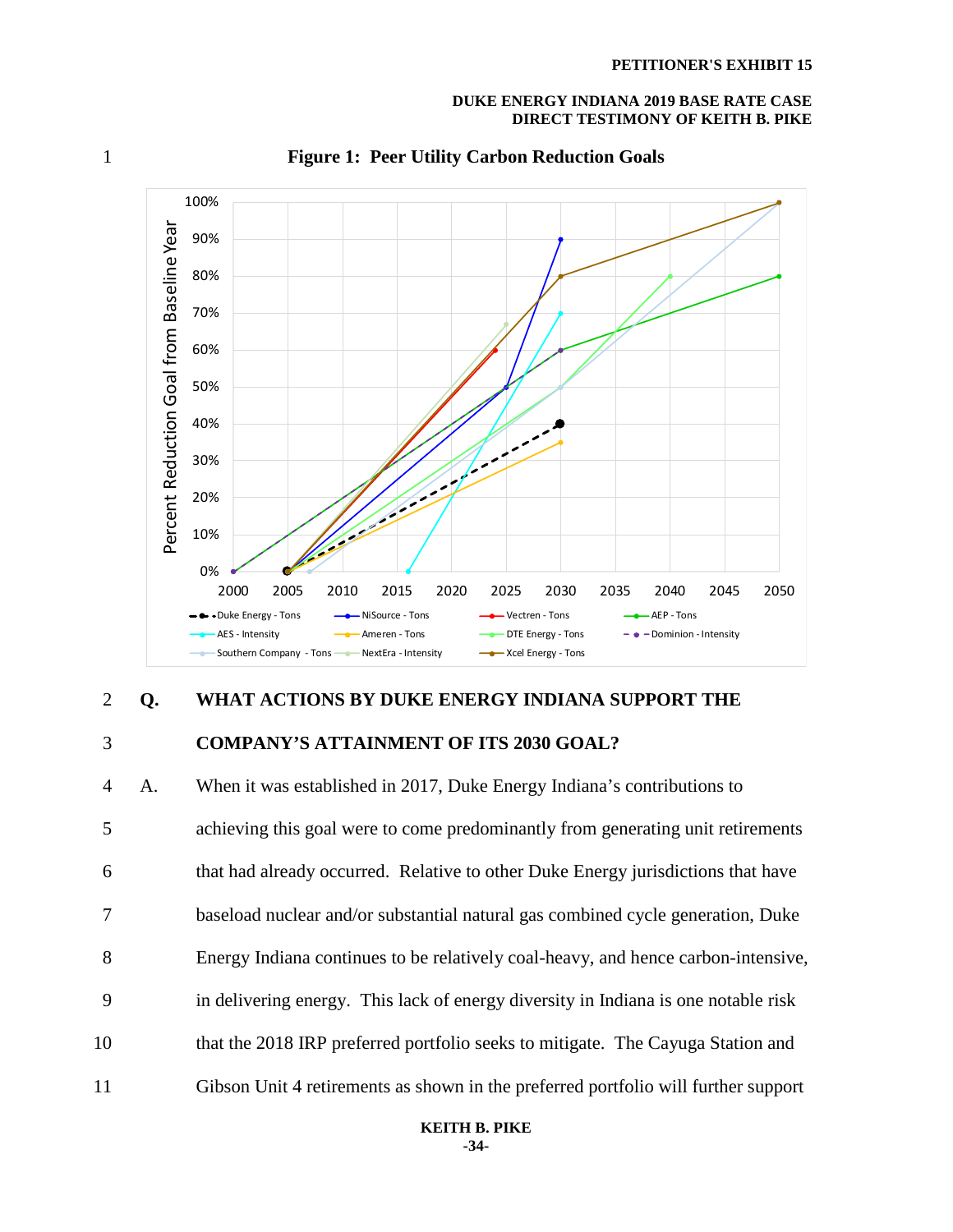|    | the Company in meeting and exceeding the 2030 goal, helping to better position                |
|----|-----------------------------------------------------------------------------------------------|
|    | us more in line with our peers on energy diversity and managing carbon risk.                  |
| Q. | IN THE ABSENCE OF POLICY WITH A DIRECT ECONOMIC IMPACT                                        |
|    | TO CUSTOMERS (SUCH AS A CARBON PRICE), HOW DOES                                               |
|    | SHIFTING DUKE ENERGY INDIANA'S GENERATION OVER TIME TO                                        |
|    | A MORE DIVERSE ENERGY MIX PROVIDE CUSTOMER VALUE?                                             |
| A. | Duke Energy Indiana's 2018 IRP preferred portfolio is a thoughtful first step                 |
|    | towards meeting the changing expectations of our stakeholders, and reducing our               |
|    | CO <sub>2</sub> emissions in the state. Duke Energy Indiana believes it would be risky for us |
|    | and our customers to simply wait for carbon policy to happen. Making moderate                 |
|    | shifts in the expected remaining lives of our coal-fired assets is a reasonable               |
|    | action to take now, while we continue to monitor the changing industry landscape              |
|    | and impacts of market forces. With this first step, Duke Energy Indiana can take              |
|    | these next few years to position itself to make decisions on its assets in a                  |
|    | measured way that mitigates risks to customers. Doing nothing, however, would                 |
|    | be a risky option. The longer we wait, the more likely the potential is that Duke             |
|    | Energy Indiana could need to implement future policy with more extreme                        |
|    | immediate impacts, rather than ramping in those requirements in a more                        |
|    | manageable fashion.                                                                           |
|    | Duke Energy Indiana has an obligation to our customers to try its best to                     |
|    | react to the changing industry landscape in a thoughtful, moderate, and executable            |
|    | fashion, in order to transition into a lower carbon footprint in Indiana in a way             |
|    |                                                                                               |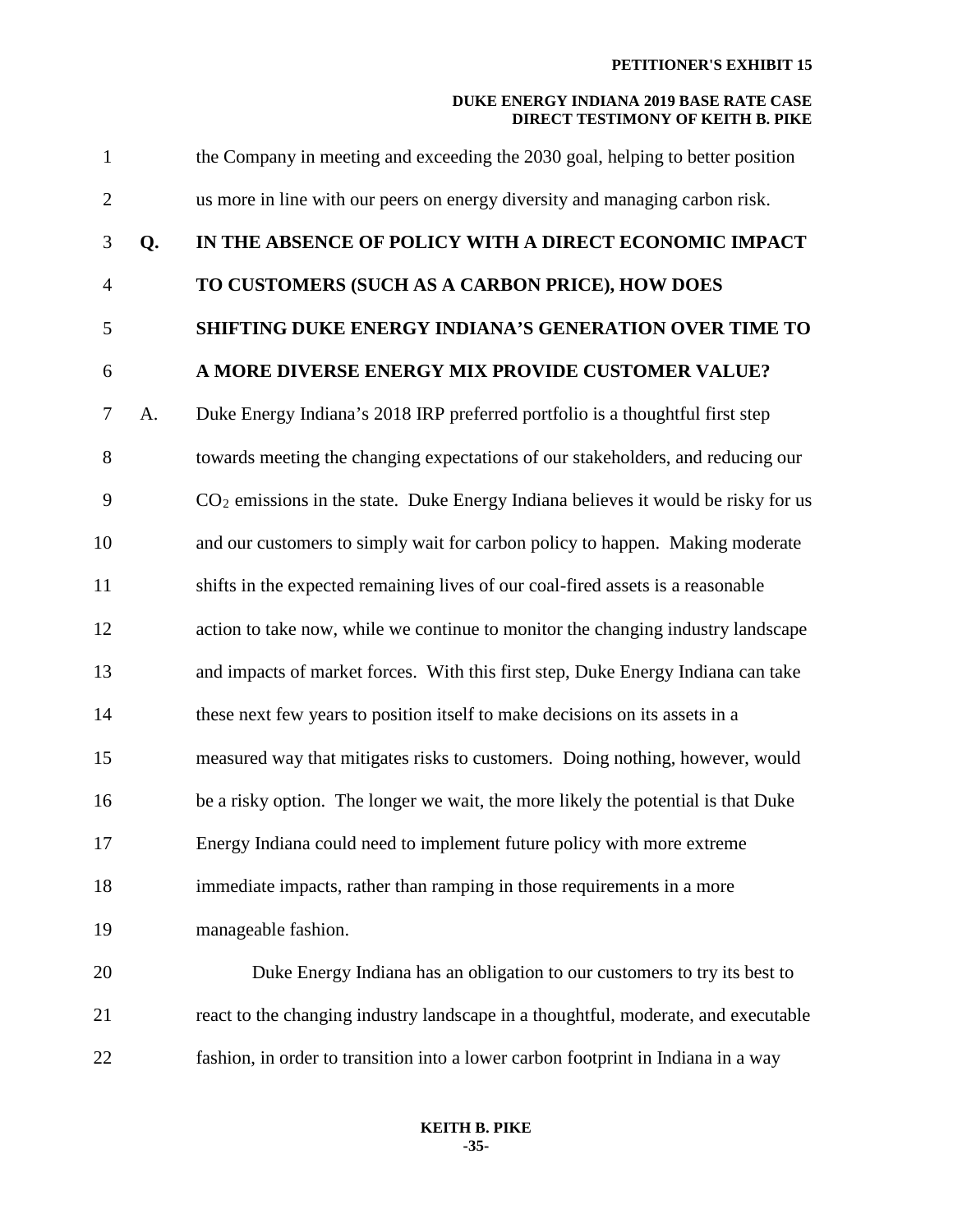| $\mathbf{1}$ |    | that manages coal unit retirements, replacements, grid reliability, and cost impacts  |
|--------------|----|---------------------------------------------------------------------------------------|
| 2            |    | to customers. Mitigating the risks to our customers of these realities makes sense,   |
| 3            |    | is a reasonable and prudent course of action, and will help the Company continue      |
| 4            |    | to deliver safe, reliable, cost-effective and increasingly clean energy to customers, |
| 5            |    | while managing our climate risk exposure and balancing customer rate impacts.         |
| 6            |    | V. CONCLUSION                                                                         |
| 7            | Q. | DID YOU WORK WITH BOTH MR. SPANOS AND THE IRP TEAM ON                                 |
| 8            |    | THE GENERATING UNIT RETIREMENT DATES IN THE                                           |
| 9            |    | DEPRECIATION STUDY FOR THIS PROCEEDING?                                               |
| 10           | A. | Yes, I did.                                                                           |
| 11           | Q. | ARE YOU FAMILIAR WITH THE PRODUCTION DEMAND/ENERGY                                    |
| 12           |    | STUDY UTILIZED BY DUKE ENERGY INDIANA WITNESS MS.                                     |
| 13           |    | <b>MARIA DIAZ IN HER COST OF SERVICE STUDIES?</b>                                     |
| 14           | A. | Yes, I conducted the production demand/energy study and provided it to Ms. Diaz       |
| 15           |    | for her use.                                                                          |
| 16           | Q. | DOES THIS CONCLUDE YOUR PREFILED DIRECT TESTIMONY?                                    |
|              |    |                                                                                       |

17 A. Yes, it does.